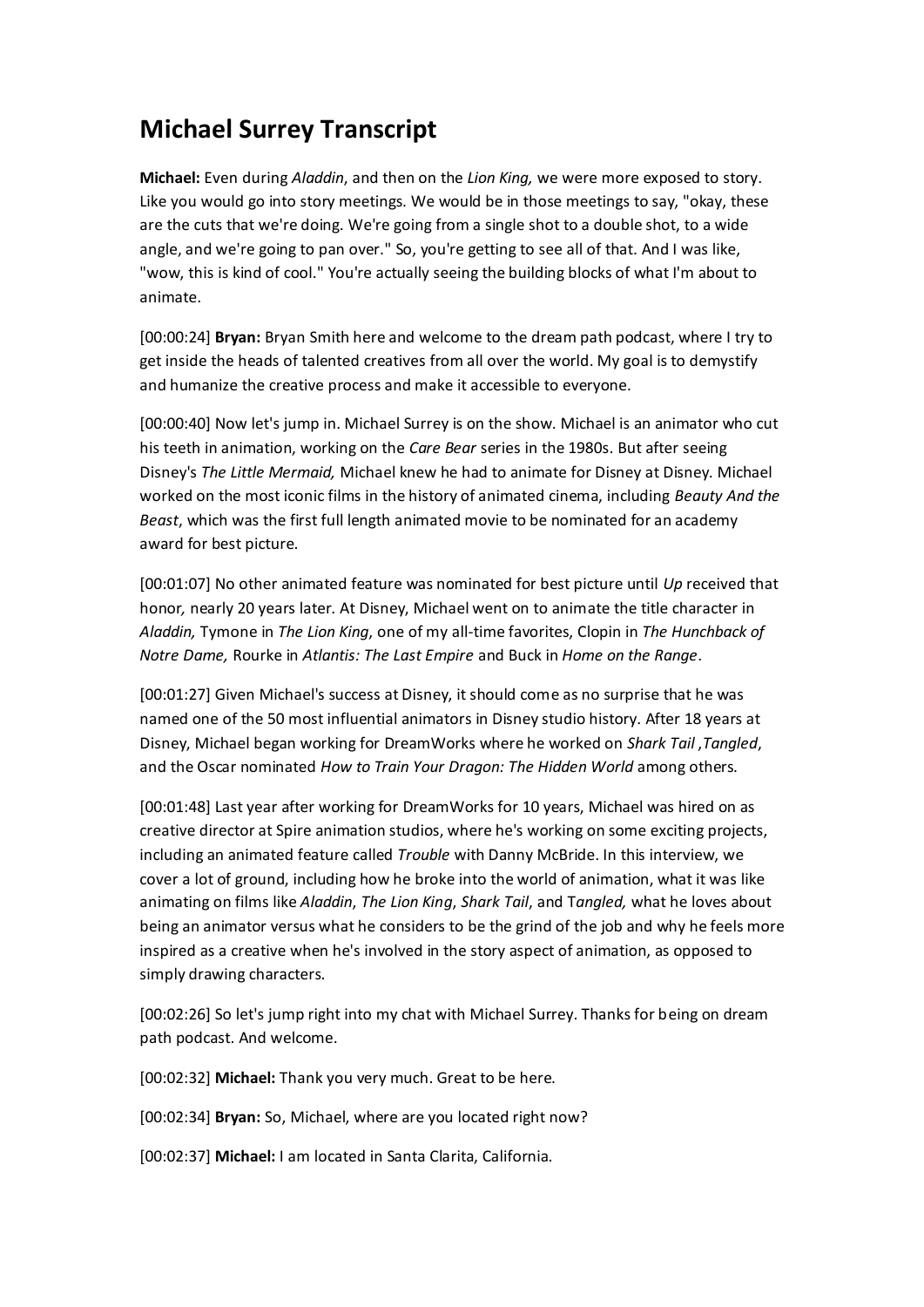[00:02:41] **Bryan:** And how close is that to los Angeles?

[00:02:43] **Michael:** Let's see. It's probably about, I guess, on a good day, maybe 30 minutes on a bad day, an hour, hour and a half.

[00:02:50] **Bryan:** You're pretty much right in the hub of the action down there, right?

[00:02:54] **Michael:** Yeah. Well, it's, it's on the fringe of like on the Northern part of the city. So usually where I'm at is sort of the point where you're driving north on the five freeway, you go, okay. I'm out of Los Angeles because you see magic mountain on the five and you go, okay, I'm out now it's the rest of California. Yeah, I'm right on that fringe right on that edge.

[00:03:15] **Bryan:** So, you're from Canada, right?

[00:03:16] **Michael:** Originally. Yeah.

[00:03:17] **Bryan:** What called you to California and specifically Los Angeles?

[00:03:22] **Michael:** Well, it'd been 30 years ago, it would have been, Walt Disney, Walt Disney studios called me here. I applied, for their training program and got rejected three times from multiple Disney studios.

[00:03:35] One was, twice in Florida. And once here in California, and at that point, I was based in New York going to school and, I needed to get, I needed to kind of, I want to get back. I wanted to get into the animation industry, big time. And Disney had just released, I think, *The Little Mermaid* at the time. And that was sort of like, okay, I need, I want to go there because that's where they're animating. And so I, I applied, eventually got in and sort of, it was a weird situation if not to go down the rabbit hole too far, but it was a case of me applying everywhere to get into the animation industry from school. I got, accepted at, for Universal to go work in London. So, I signed the contract because, everything else had rejected me.

[00:04:14] So, I signed this contract back to Canada for Christmas, came back and saw that I received a letter from Disney saying, "congratulations, you're welcome to the training program." And I was like, but "wait a minute, I signed a contract for Universal." So how do I, so I had to call like Disney and say, look, I really want to be with you, but I signed this contract, and, you know, back then before the world of emails and, you know, take a photo and send it to me, I had to like mail it to them and, you know, and say, this is what I got. And then they said, "okay, you can honor your contract for three months and then, and then you should be able to leave and come to us." And I went, okay, that was cool.

[00:04:50] So, and I have family and my mother and father English. So, I thought, well, this is a good excuse to go to England and hang out with relatives. So, I did that for about three months and then made my way to Disney. And I was there for about, over 18 years, 20 years.

[00:05:03] **Bryan:** So, let's go back to the eighties and *Little Mermaid*. What was it about that film that inspired you to get into?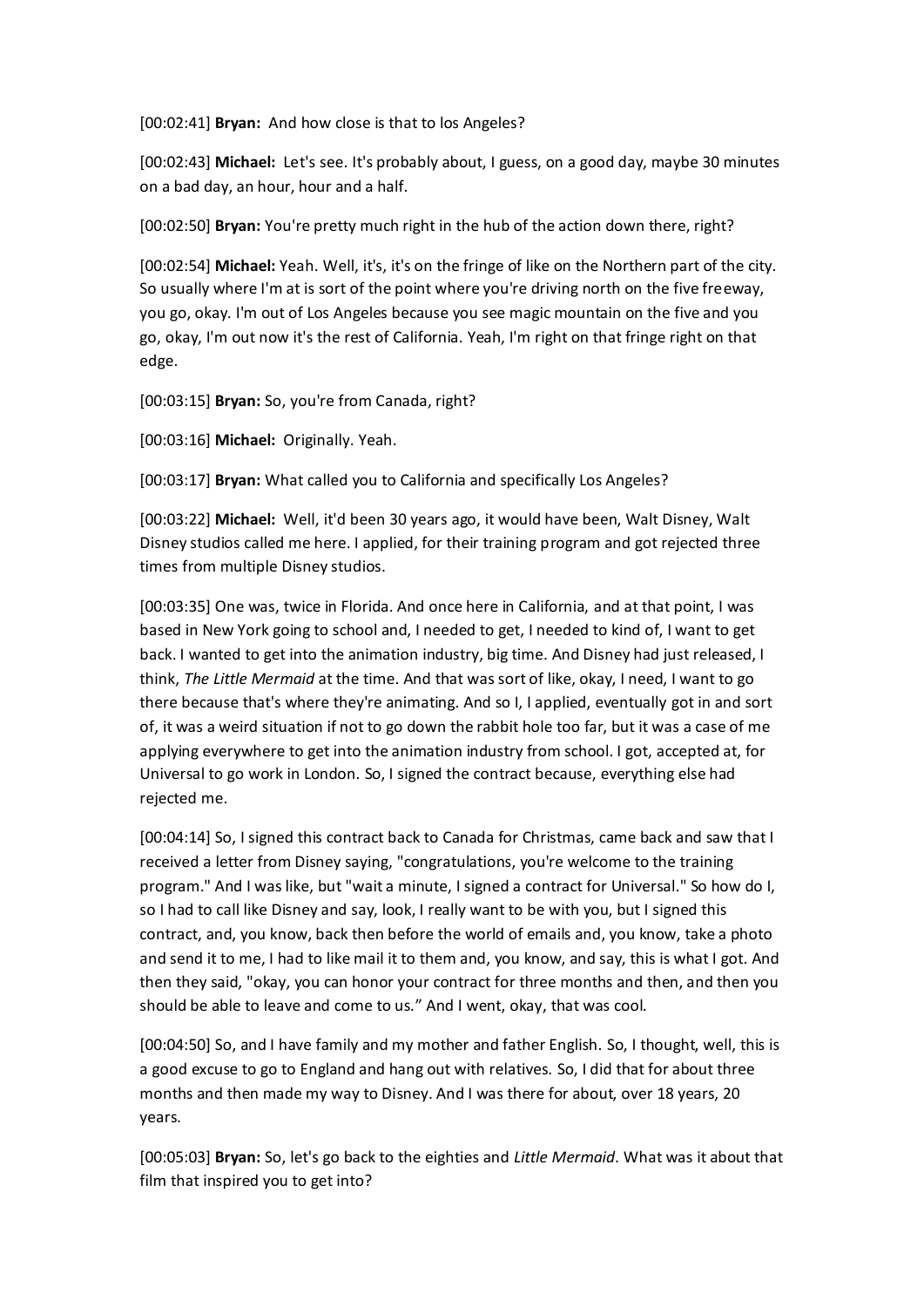[00:05:08] **Michael:** Yeah, well, at that time, animation at least feature style animation was really kind of dying in Canada, coming out of college in 87 out of Sheraton college. There wasn't a lot of, if you wanted to animate, you'd have to travel for it. Meaning most of the people I knew in school were either going to Europe anywhere in the world, but it just felt like the United States or Canada wasn't the place to do feature animation.

[00:05:35] So, it was, it was a surprise when I saw first was a *Great Mouse Detective* and it was like, oh wow. Disney just did a feature animated brand-new feature animated movie in it. Oh, that, that was, and it was kind of a nice mix for me because I'm a bit of a Warner Brothers fan. So, *Great Mouse Detective* had a little bit of a Warner brothers feel to it, but it was done with the Disney quality.

[00:05:58] And then about, I dunno, I don't know my timeline too well, but a couple of maybe four years later, all of a sudden *Little Mermaid* comes out and I'm just like, wait a minute. Like, what's it like an animated musical? And may it be just because I was, I was living in New York at the time, and I'd gone to Broadway musicals and that musicals in general were just pretty popular.

[00:06:17] They were, you know, I think I went, saw the Broadway play C*hess* and *Phantom of the Opera* and I was just like going, wow, what a great structure for an animated movie or for a movie, or for telling a story. And sure enough, Disney's like making *Little Mermaid*, which is kind of in that world. Right. So, I was just, I was just blown away by that, and I think that's what sort of drove me to say, okay, I want to, I need to get there. If I'm going to do this for a career, I think that's where I need to go. Yeah.

[00:06:46] **Bryan:** So, it sounds like the musical part of it, which for me as a fan of Broadway, that's what brings me into the story. So emotionally.

[00:06:55] **Michael:** Yeah.

[00:06:55] **Bryan:** But it sounds like that was a big part of why you were attracted to feature animation.

[00:07:01] **Michael:** It was, I think I annoyingly, I didn't, I, I really didn't have like a, this burning desire to be animating musicals or doing that. It just, there was just some perfect chemistry. I think, between what Howard Ashman had done with *Little Mermaid* and was doing with *Beauty and the Beast*. That is just a great story telling tool.

[00:07:22] I mean, it was just so well, I, at the time I had no idea what it was. I didn't understand the structure of like, why I liked it. I just thought, "oh, that was cool. I went, wow. It just flowed real nicely." And I did know, I didn't know why until many, many years later that you just go, well, you know, it's, it's part of the, it's a great tool to use, to forge your story, meet characters, understand characters, and be entertaining all at the same time, and it was, I mean, as the history will show, the model worked pretty well for Disney for the next 10 years.

[00:07:54] **Bryan:** I think they've done okay with it as they would say. So where were you when you were working on *Care Bears*? That's a, it's an interesting line.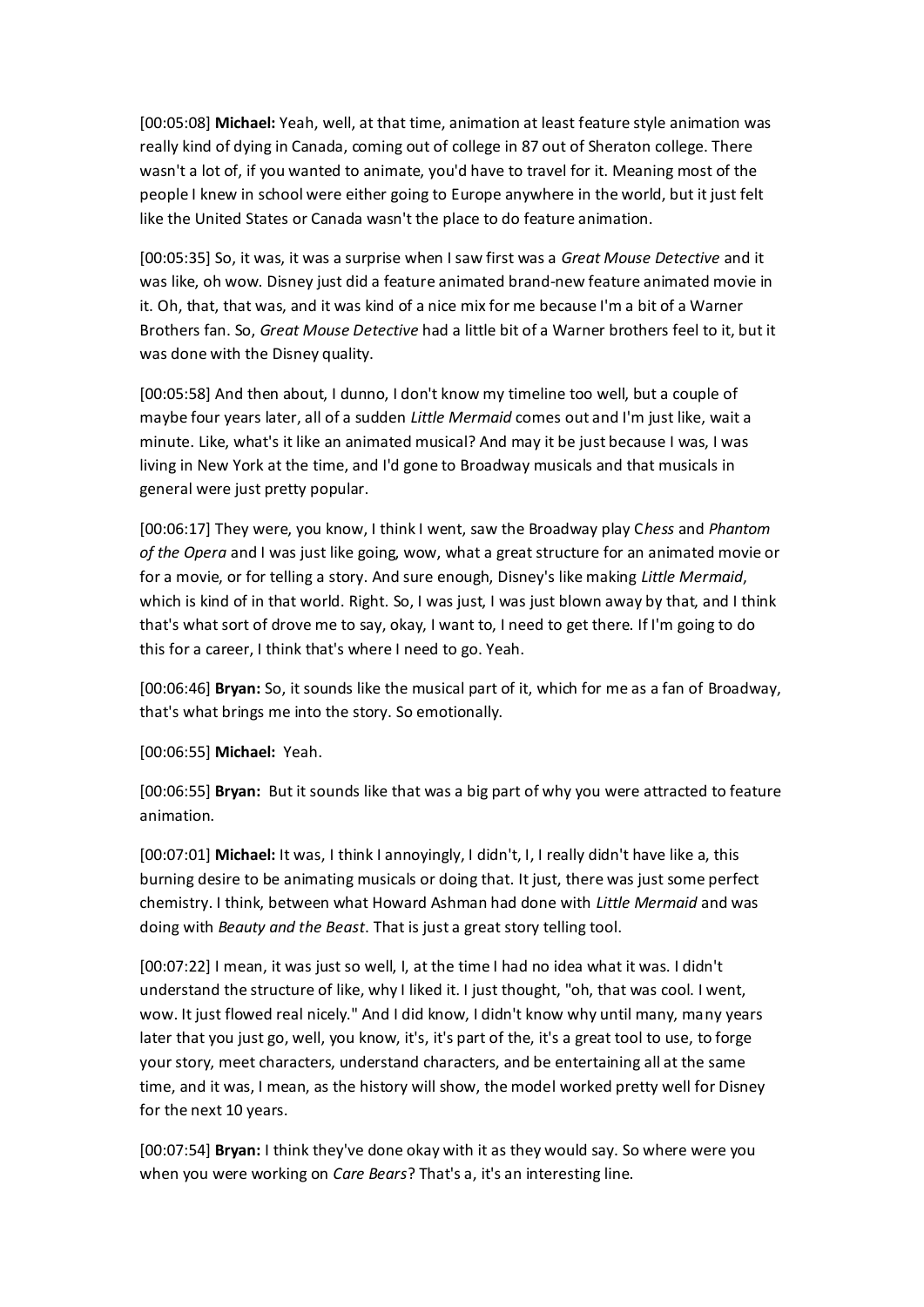[00:08:08] **Michael:** *Care Bears* was my first official animated paid gig was *Care Bears* and I was at Sheridan going from my- going into my senior year, so it was a summer job. And up to that point, my summer jobs, like a lot of people, you work at a gas station or, you know, you work at your father's garage or something, you know, it's washing dishes. But then I actually wait a minute, I got a summer job doing what I've been going to school for? Okay. And it was *Care Bears*. And I just, it was, it was how hard can that be? Its character like the same. Right. But then you sit down, and you have to do it and you just realize, oh my God, I can't draw these characters. Like, like the way they want me to. And, and it was a massive sort of a learning curve for me, but I had, what I would call the Glen Keane of Canada was, Charlie Bonifacio, who was super helpful in teaching and nurturing, you know, kids like me coming out of school.

[00:09:07] Does this look good? And he goes, oh no, it looks great, but you just need to, and his drawings would be beautiful over mine. I'd be like, "oh, okay. Oh my God. How do I, how do I do that?" You know, and it was, it was just, an amazing experience, but it was just for the summer, but I bought my first car with it with *Care Bear* money. With *Care Bear* money. I bought my first car, though. It said to me, wait a minute, animation can actually, you know, feed your life. So maybe that's not a bad career choice.

[00:09:33] **Bryan:** I I'm guessing that at the time you had no idea how culturally impactful the care bears were, or did you have some idea of that?

[00:09:41] **Michael:** No, not at all. I knew that there was a movie, and I knew that they were, I mean, I guess at the time I'm guessing 20, 19-20 and I mean, *Care bears* was not for me, it was for my nieces and my nephews, you know, I mean, I'm not watching *Care Bears* at 20, but right. But it's, yeah, I was just, I guess the popularity of them was just massive at the time and that hence the reason they did a movie or maybe they did more than one, but they did TV shows.

[00:10:06] **Bryan:** Yeah. Figurines and toys. And I mean, it was a very, very popular series with my sister and a lot of the folks that I knew, I, I was, let's see, an '86. I was probably 14 at the time as my younger sister was still into it. But that must have been a formative experience for you to be thrown into such a popular series at such a young age.

[00:10:31] **Michael:** Yeah. I guess if I really, if I really knew how, how much you're going to impact you, it was, it would have been a little bit more terrifying, but I guess ignorance is bliss, I guess in that moment, because I was just like, "okay, I just," again, my brain was all like, I can't draw this bear. Like he can draw the bear.

[00:10:46] I got to do that. So, my, my vision and my, I guess my scope of what I was doing was so focused on the drawing part of it. And it was very surreal because again, this is the first time I'm doing anything professionally to see your drawings and back then you're just doing poses and you send them, they're being sent to Korea.

[00:11:05] I think they're being animated in Korea at the time. So, they're following your poses. So, all you're doing when you watch the TV show, actually being put on TV is, you're just, you're just trying to find, see if they used your pose and if you see it, you're like, oh my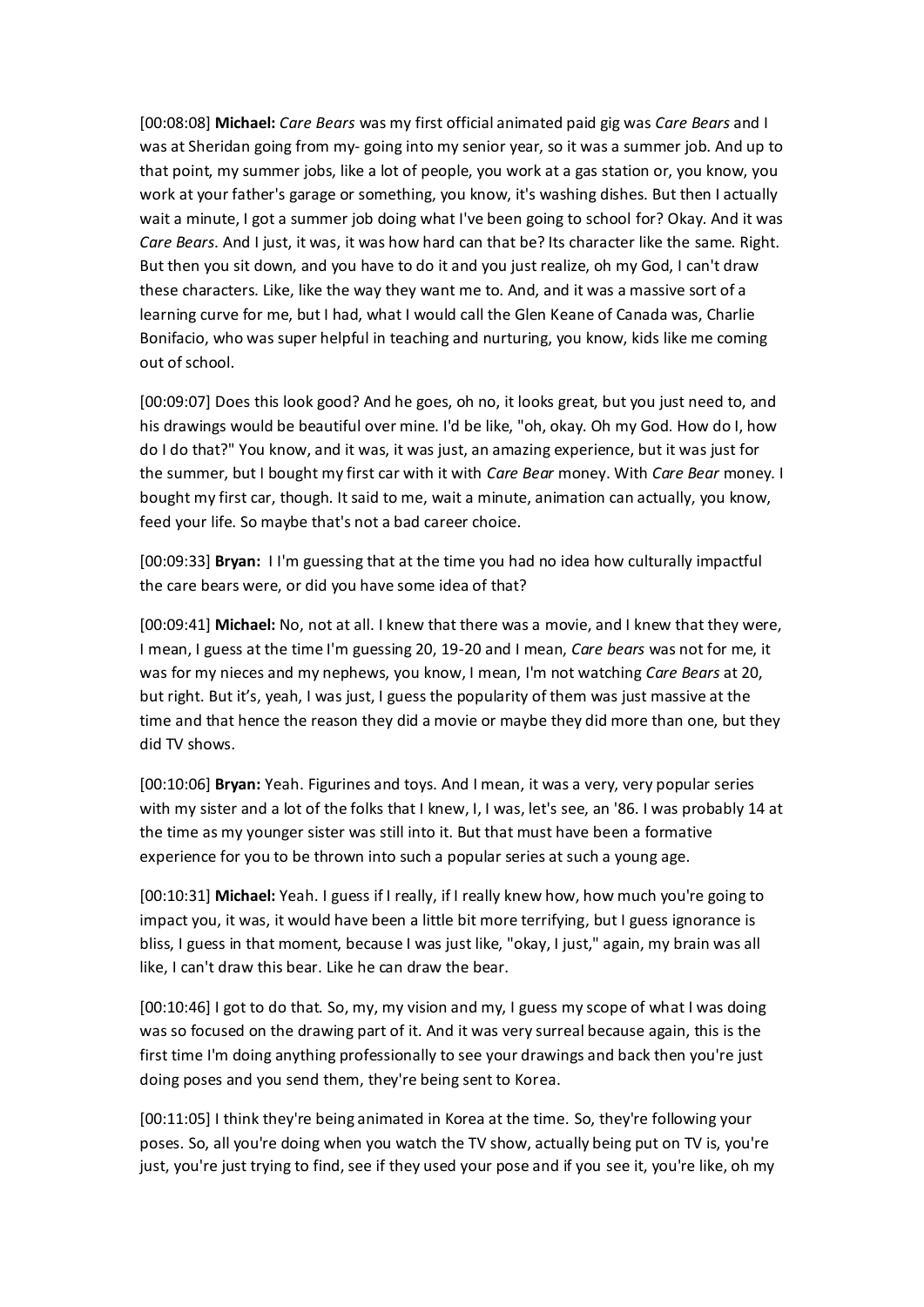gosh, that's mine. You know? So as a kid coming out of college or still in college and seeing your work on TV, kind of, and your name flying by real fast, you know, you can go, oh, wow that's pretty cool. That's a pretty cool experience. It's yeah, I don't really, I don't really know how to frame it and more than it was just sort of like surreal.

[00:11:39] **Bryan:** When did you know that you were talented at art and drawing? Like at what age?

[00:11:45] **Michael:** I guess I knew I was; I was pretty good at it. Meaning, or, you know, could do it or love to do it was maybe like in elementary school only because like, maybe between classes or moments where I would draw something and I was always drawing by as early as I can remember, I was always drawing, but there was a moment I think, where I was drawing something and I don't know who it was and my class "oh that's really cool. Can you draw that for me?" Oh, no. Okay. And I just. And then three or more, three, four other students. Well, "can you draw, I want one of those, can you" then it was like, take the, we, we, in school, it was like a big deal to get an ink pen, you know, back then it was like you learning how to write, but if you learn how to do cursive, the teacher say, okay, now you get a pen pencil.

[00:12:30] So I was like, oh, you got a pen. And then he was like, oh, can you do a drawing on my arm? Like a tattoo? And I was like, sure, so much people's care down at, I was, I can't remember what it was, but just drawing stuff on their arms because they just thought it was cool.

[00:12:43] **Bryan:** That's awesome. You get your own little prison tat operation going, going on.

[00:12:48] **Michael:** Tagging my fellow students.

[00:12:51] **Bryan:** So you have this, innate skill, this talent for drawing and a love for it. It sounds like. And then you go to school for it. What did you learn in school that made you a better artist? And in hindsight, do you think that school really was imperative art school for you to become the animator that you are today?

[00:13:11] **Michael:** Yeah, it was, it was probably everything for me to become the animator that I am today because going into Sheridan, I didn't even know how to animate. I had no clue how to do it.

[00:13:22] **Bryan:** So, you're talking about a distinction between drawing and animation.

[00:13:25] **Michael:** Well, they were one in the same back then. They're one in the same. I mean, well, I shouldn't say that because there, there are a lot of people's drawing abilities that are certainly not, you would consider the Disney style or the classic, you know, being able to draw characters realistically, or, you know, anatomy being very like on the nose, you know, it makes sense when you watch a character move around that, oh, that looks like a real person because there's plenty of other types of animation that was being done and still is, does that show different kinds of drawing styles, flatter, you know, more graphic styles. But for me, it was just, I knew I loved animation. I had; I literally had no clue how to do it. I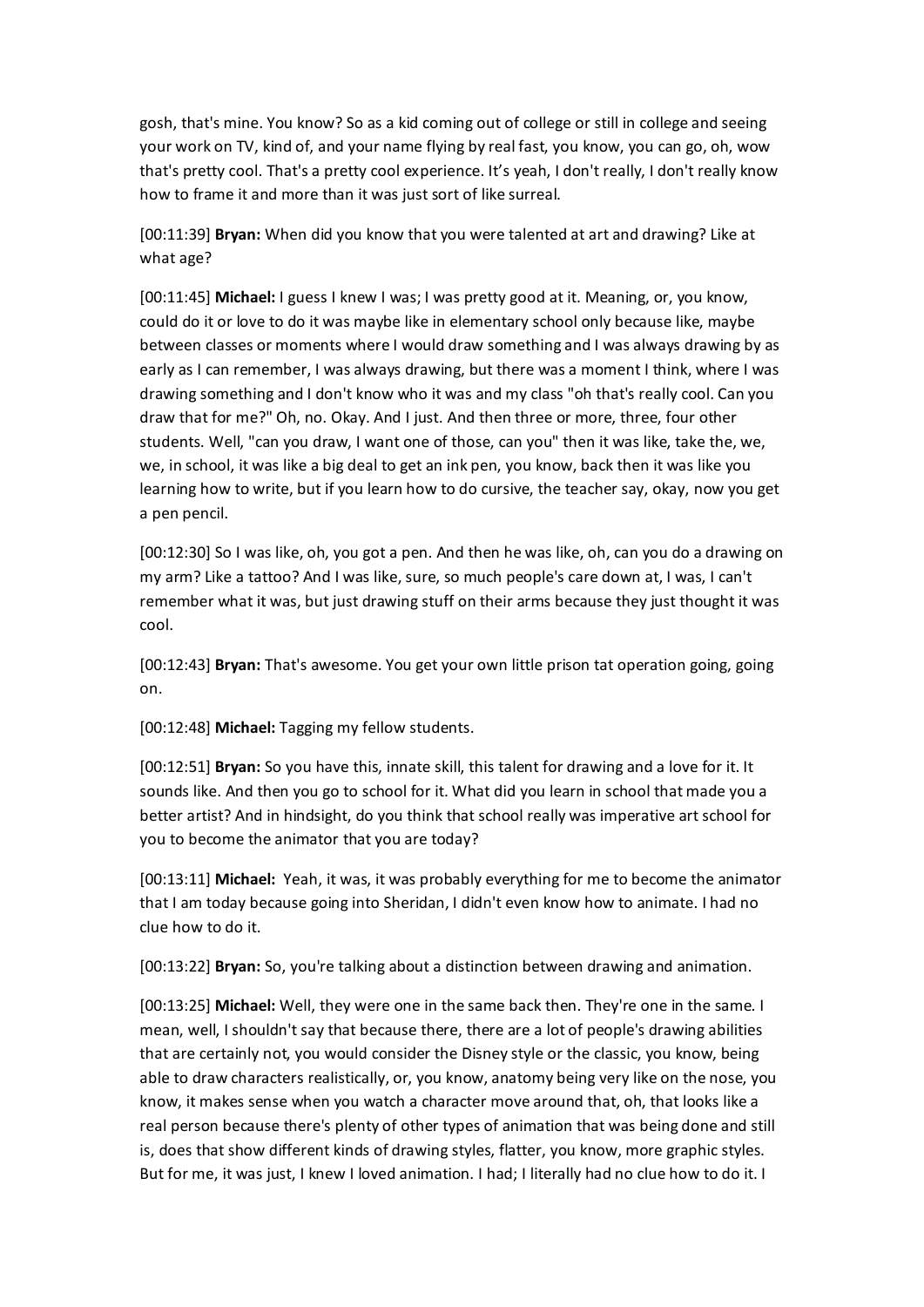didn't know. Like, how do you do it? Like, what is the, like, what are you draw, but how does that paper move? Like how does it move? I just, there was nothing about it. The only thing I had in Canada was there's on Sundays, Disney would have their wonderful world of Disney. And I would see they had a documentary thing where they show guy animating. And I was like, oh, well, what are those? What are those holes at the bottom? He's got like paper with holes in it. And he's like, wait a minute. How does that, you know, where do you get that paper?

[00:14:36] Again, I had no clue. So, I was literally taking nails and taking a whole punch and trying to figure out like watching it, like how do you do it? And so I had no idea. So I learned everything on how to animate. And also, as an artist, I'd never taken life drawing classes before. So that was a whole world to me that I just never had before.

[00:14:58] Like, just learning how to do anatomy, learning, how to draw the human figure. It's one thing to sit there and just draw from your brain from your memory. But it's another thing just to sit there and look at somebody and go, okay, well, you know, you know that he's seven heads high and you measure using your pencil and you hold it up and you know, you're doing like, you're going like this and you're putting your thumb.

[00:15:20] And you're saying, okay, he's that big? Okay. One, two. And you count down. And just all the stuff that was involved, I just had no, no knowledge, but it was just so exciting to me because I didn't know. And I was learning and right. It became everything.

[00:15:35] **Bryan:** Well, it sounds like there's a pretty big learning curve when it comes to the mechanics of animation that you really need school for. I mean, you need classes and instruction to know how to do that.

[00:15:46] **Michael:** Yeah, I think so. I think there's, I mean, today there's so many ways to learn, you know, kids can learn from multiple platforms now, but art school art school does offer that ability because there's something that you're paying for somebody to be a mentor to you.

[00:16:03] You know, if it's not in drawing, it's in painting. If it's not in painting, it's in animation. If it's not animation, it's in story or writing, like there's just you, can't, that's a hard thing to sort of not, I think, to skip over that, unless you're super talented, like just off the charts. I mean, from a lot of us. I mean, I, I, my journey has been not easy. I mean, it's, it's been a struggle to get through where I had the, you know, sort of, as I said earlier, you know, having to apply over and over again, it wasn't like I applied once and they went, oh yeah, she's a superstar. Yes. Bring in. Oh my God. Why quick? I wasn't that guy that's like.

[00:16:40] **Bryan:** Keep this guy out.

[00:16:43] **Michael:** I was like banging on the door. Like, Hey, can I, no, not now. Okay. I'll come back. Okay. So schooling, I think is important. I think it's; I think it, it helps a lot to sort of get your brain. At least for me, it allowed me to think about what everything is in this new world of doing this stuff that I loved when I watched it on TV, just what's involved, like, how do I, how do I do it? How do I navigate through this world of the physical act of doing the job? And then how do you get a job?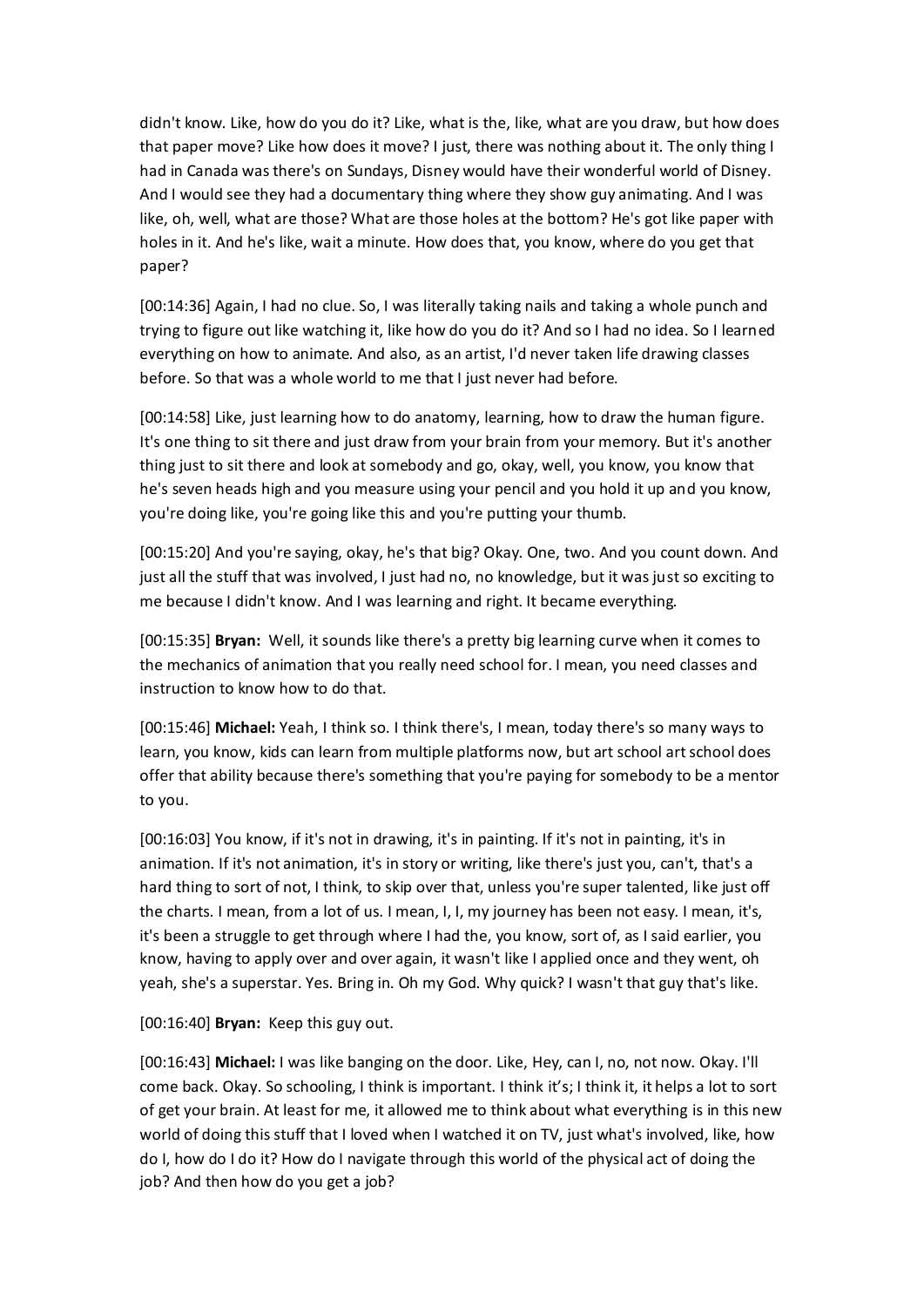[00:17:11] **Bryan:** Yeah. When you made your way to Disney and you were working on, for example, *Beauty and the Beast*, it sounds like your first major feature animated film. At Disney. How similar or different was animation at that time from say, you know, the old Mickey mouse films that we remember from like the fifties and, you know, the, the *Snow White* film, the old, you know, kind of dated looking *Snow White* film, but how different are the techniques from the early nineties from back then?

[00:17:41] Were they basically the same or where they dramatically improved and modified?

[00:17:47] **Michael:** Not, you know, you'd think with all the time that it would have evolved, but they almost said if it's not broke, don't fix it. And it was not that different. The biggest difference that sort of crept in certainly, which is a massive help, was the ability to animate something on paper and then what you want to do is you want to see it. So, you would back in the fifties or even the forties, it's like animated, animated, you got a stack of paper, you give it to the camera. People, they shoot it. You wait like a day and then they show it to you the next day on a movie Ola. And you you're looking at it going, "oh, I made the arms move too much. Okay. I got to fix that." So there's a day, two days. Now it's or back, even when I started, it was like, I want to, I'm going to go shoot my scene over a computer is like '90, 1990, but we still had something there where you could test it and look at it really quick in the minute, you know, and be able to change the timing and go, okay, I gotta move the arms more.

[00:18:42] And then you go back, and you do it right. I mean, that pretty much the big, the biggest technological jump. It was all very much paper. Got it. You gotta learn how to draw. You gotta learn how to draw better. It wasn't. I mean, back then it was, this is all pre-CG. I mean, there was some CG introduced in other departments, but not in animation yet. Not in character animation.

[00:19:08] **Bryan:** So, how time consuming was it to create, say, you know, five seconds of animation of one or two characters interacting together. Like how many individual drawings are we talking about and the time, and also the horsepower that it takes in terms of like the number of people that are working on that scene. I just have no concept of really what is going on to create that five seconds of screen time.

[00:19:31] **Michael:** So, you, you are like me just before I went into college. That's exactly what the questions. It's it, you know, for five seconds, the math here is going to be horrible, but it would range. You would be able to save five seconds, maybe a couple of weeks.

## [00:19:47] **Bryan:** Whoa.

[00:19:47] **Michael:** If you're, if you're, if you're good, if you're like in like in rhythm and you're moving maybe a couple of weeks and, and that's probably somewhere in the area, at least for me when, maybe over 2000, like 2000 drawings, but probably about half of those would get thrown away.

[00:20:04] **Bryan:** Oh, my goodness.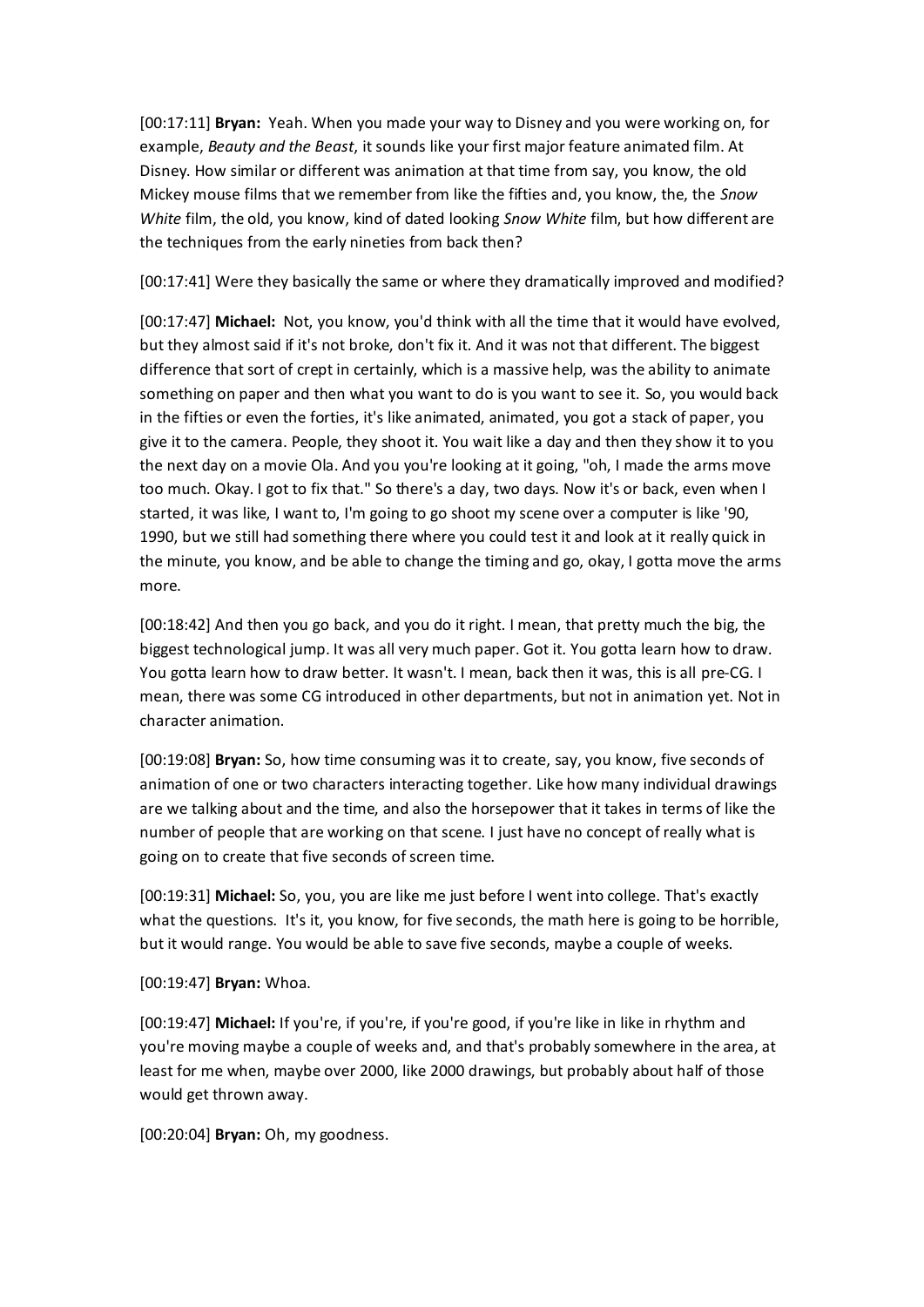[00:20:05] **Michael:** So, you would draw it and go no, then you go, I'm going to try it again. No. Oh, that's it. And then you would do it. You'd look at it and go, this isn't working. Let me throw that out. So, it would take you, you know, maybe there's about 1200. Drawings for about five seconds and then it take you about a couple of weeks to do, and that's wow. Starting it. Then I'm giving it to somebody who either might help me fill in some drawings to help solve some sort of problems with drawing his shirt or some overlap kind of thing or whatever.

[00:20:39] And then you, okay, that looks great. Then it gets passed onto another department who has redrawn everything that I did by cleaning. Beautiful, nice, and clean. And that's what usually would be the one that would be seen on the screen, and they would colorize them. So, it gets done twice. And that process, you know, changed slightly because they used to, they used to draw it, then they would ink it and then they would, you know, paint it.

[00:21:04] So it's, it's.

[00:21:06] **Bryan:** So, drawing is more like a sketch maybe. And then the inking is maybe like a, a more defined drawing or-

[00:21:13] **Michael:** Yeah, it's, it's this it's the best way to put it as it is. Yeah. It's a sketchier line. An animator will do a sketchier line and that would be something that you'd say, okay, the scene works fine. And you would have a person called a cleanup artists. And their job is, is to know what the character looks like finished. So, they would be able to know that, okay, I just drew a jacket with three buttons, but they'll draw the buttons exactly the way they supposed to be. They'll make the jacket look exactly like the model was intended to. Because a lot of times animators might just go, okay, here's where his jacket is, and he has a pocket here and I'll draw, you know, a pocket and move it around properly, but it maybe won't have all the details on there. So, they'll, they're the ones that go in there and make it look really pretty.

[00:21:59] **Bryan:** That's interesting. I never thought about that concept of, you know, when we see a live action film and we see someone with a jacket on them where there's a pocket, that jacket is always going to be a jacket with a pocket that's never going to change. And, you know, with, with animation, you have to be cognizant of every single detail to be consistent throughout the entire film.

[00:22:21] **Michael:** Yeah. I mean, that's, that's a lot of reasons why, like, when we would design early stages, when you'd be designing characters, you know, you get all crazy and you go, I'm going to have him have this and he's going to be wearing this and it'll look like that. And, and everybody, well, wow. It looks great. And then eventually they'll start going. Well, it's going to be really hard and time consuming to do that with, you know, having to match that in animation. And is there a simpler form of that? And then you. Sometimes you sort of you're limited, you know, in 2d animation, you were limited by those, that kind of things.

[00:22:49] Complexities of, of what a shirt looked like or hair or things like that you had to sort of, you had to be a little bit more graphic with it so that it was easier to manage going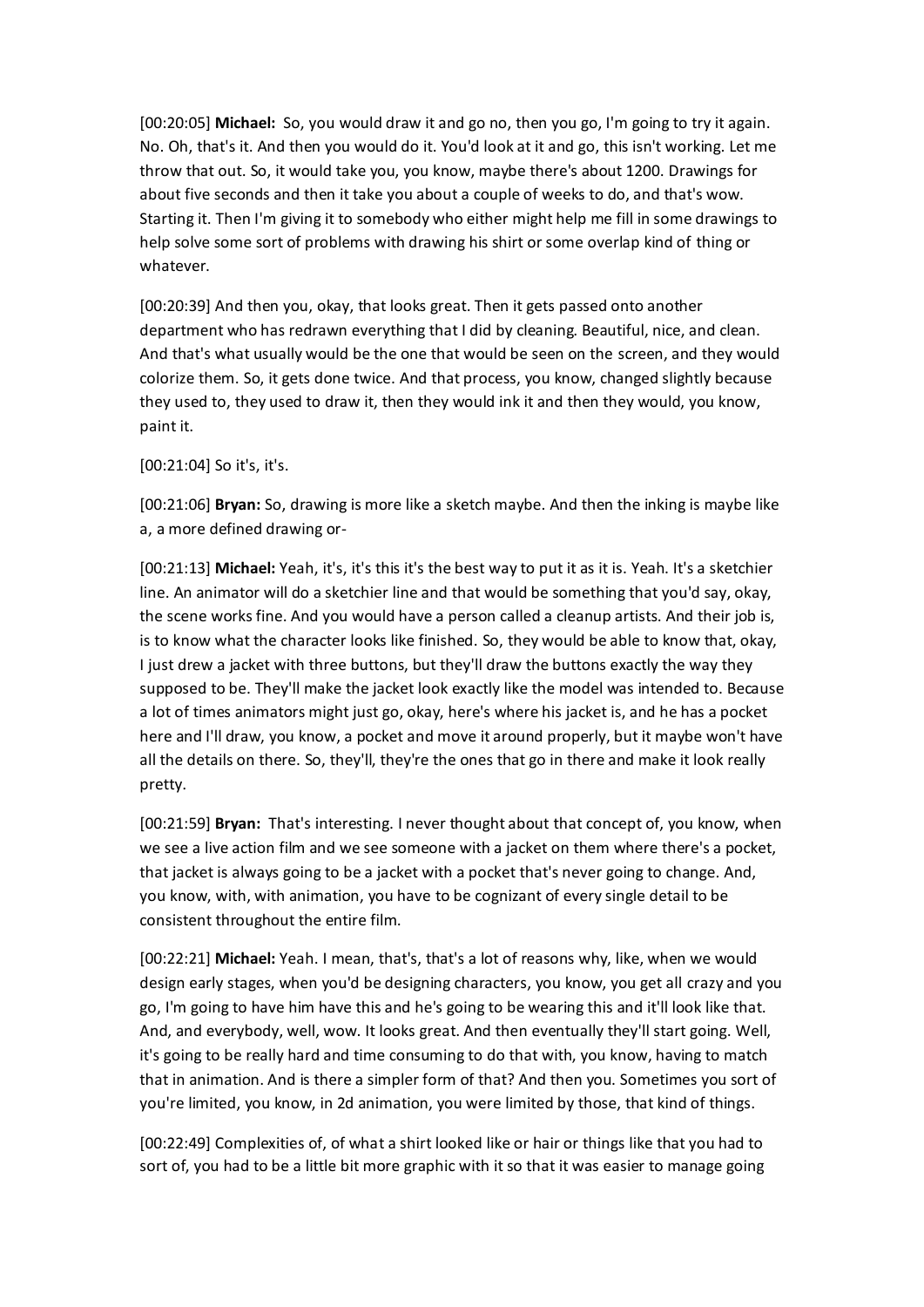down the line because every step down the line to getting to the screen, there's somebody there that's going to go, okay, wait a minute. You gave him curly hair; I've got to match all those. I got to draw all those curly hairs like and move, like, it'll take someone forever to do, so then they do the math on that and go okay, to do that kind of hair, it's going to look like it's going to take us six months to just do that. We can't do that, so you got to go back and simplify those curls and a more graphic. And that happens all the time where you pull back on the lines. So, they would, they would measure it by line mileage. So, they would say, oh, this character has like a whatever degree of line mileage, meaning it's just. It's just going to be time consuming, to draw everything that's needed to make that look like that character.

[00:23:45] **Bryan:** That makes sense as I look back on Disney films, why the hairstyles are the way they are, you know, even, even going back to *Little Mermaid* where you know, her hair is, I think it's pretty straight and long.

[00:23:55] **Michael:** Yeah, it was a bit curvy, but it's, it's easier to manage as far as drawing it's, but it's not like, it's like, yeah, she's not like got a like full curly hair. They're, you know, complex, you know, it's, it's manageable. It's you push it to the point where you can think, okay, we can do that. And I think as we started wanting to do more with characters like that that's when you start going well, is there a way we can do that? Is there some isn't as technology around us was starting to get more apparent and you just go, well, is there any of that we can use, can we use any of that?

[00:24:26] So, any that can help us?

[00:24:28] **Bryan:** Yeah.

[00:24:28] **Michael:** You know, and that wasn't until years, years, years later,

[00:24:32] **Bryan:** So, what were you thinking when you were working on *Beauty and the Beast*? Were you aware of the fact that Disney was about to go on a terror in terms of like the most impactful culturally massive films in the history of cinema?

[00:24:48] I mean, this is just an incredible run you had on Disney.

[00:24:52] **Michael:** I was, I was completely, no. I had, no, I don't think any of us had really that much of a clue that it was going to do what it did going through that nineties run. I think it's, it could be said about any, any sort of art form or sports team or, you know, anybody that goes on a run and just was able to sort of hit it. It's just, you just look back and you go, why was that? Like, what, what did, what happened? And it's a lot of times you just think it's just because everybody was just so committed to doing it. And maybe there was just everybody was there. Like I was, which is just like, I- this is like, they're all into it. They just really wanted to do it. And it, because animation is not something you just do for money or do for, you know, you gotta love it 'cause it's tedious. It's a lot of work. And, and I think there was just a mass group of people there that just loved it. And I just can't believe anybody really said, yep, this is going to be a hit. We're going to make a lot of these. These are going to be like a hundred-million-dollar movie, you know, Oscar nominated. Yep. That's going to happen. I think again, the mermaids and the things sort of set the ground for that, that run because it opened up an audience of people that went, "oh, wow. Wow. That's kind of fun. I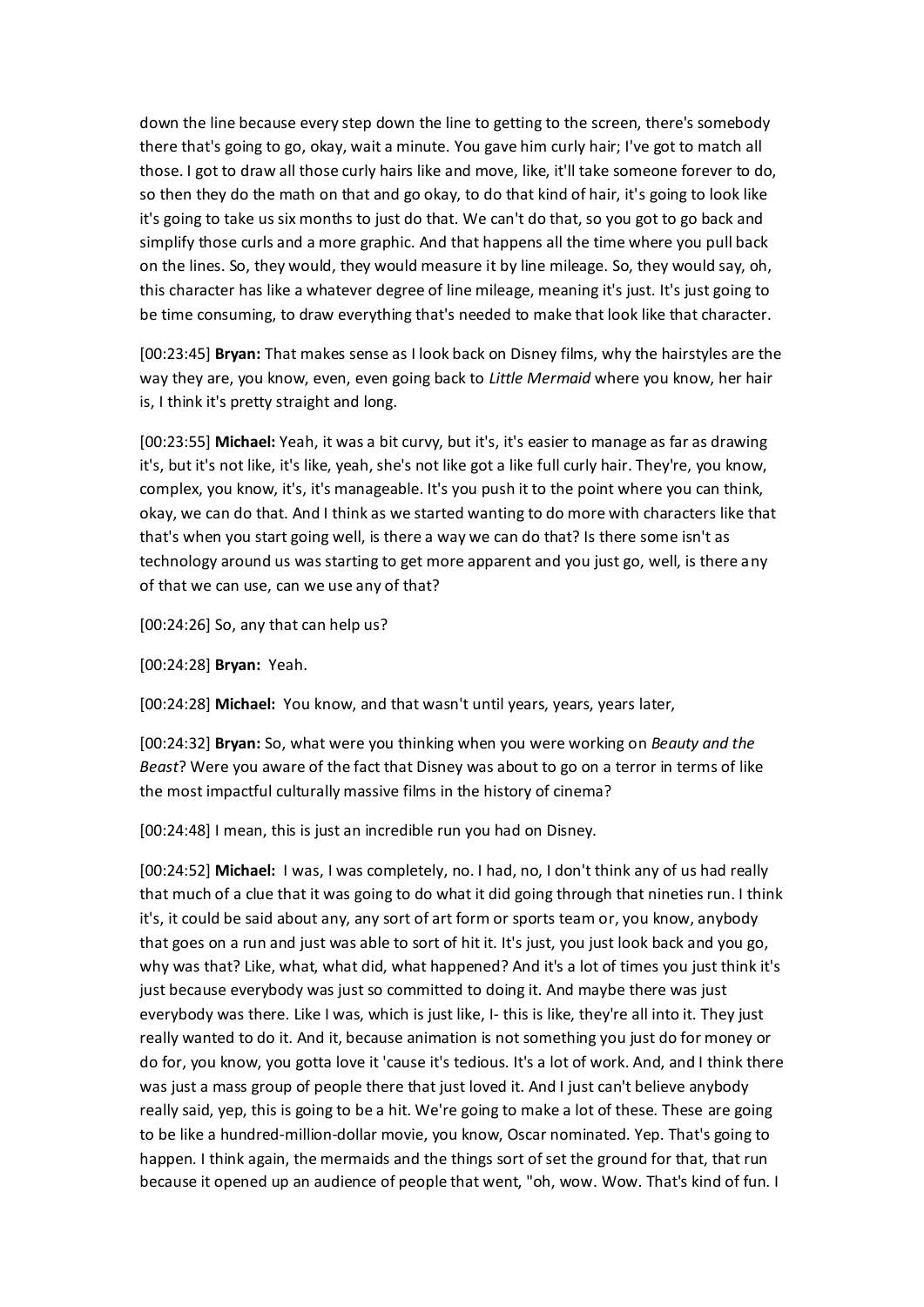like watching an animated movie with music." It was great. It was kind of fun to watch. And so *Beauty and the Beast* coming out. Classic story. Disney's name on it. And Howard Ashman, Ellen Mankin it was just like so perfect storm, right? I mean, it was just. You know, again, all that is oblivious to me, I'm just sort of like, I gotta learn how to draw this candlestick. How do I draw this candlestick? You know, that's great.

[00:26:34] **Bryan:** That is awesome. So, at the time, and then we'll, let's move on to, *Aladdin* too, because it looked like you went from animating assistants to animator on *Aladdin*. How cognizant were you of the story aspect of animation at that point? Because you mentioned story as another element of becoming a fully formed animator.

[00:26:57] When we were talking about the school you went to, but. For me, Disney films are known for their stories. The animation's great, but the story is what really drives everything that is happening. And so here you are very talented animator, obviously hired by Disney to work on their most important films.

[00:27:17] That how tuned in were you to the story at the time when you're trying to draw that candlestick or you're trying to get, you know, Aladdin's hair, right. Or his magic carpet. I mean, that has to be kind of a myopia where you're just laser focused on doing something exactly. Right. But you're doing it in the context of a bigger picture, a story.

[00:27:40] **Michael:** Yeah, well, yes, and I, and it it's, it is very much that because your first priority and, you know, starting at the Walt Disney company, just in general, it was, that I just want this to be right. If this is right, then, then I, I can, I can really look at other things I can, I can probably relax a little bit, you know, and just take in other aspects of where I'm at.

[00:28:05] And the stories aspects of it weren't really apparent to me beginning. I mean, there were probably there, but I just, again, I was just so like, I need to, I need to draw this candlestick. I need to draw Aladdin, right? How do I do that? You know? So you're, it's the physical act of, of getting your brain and your hand to coordinate, to be able to do it the way it needs to do for the movie.

[00:28:25] But meanwhile, I'm probably still like going, oh, why is Aladdin going into this parade? Or why does he meet Jasmine here? You know, don't worry about that. I need to, I need to get him to look right. So it's, it started, it started about *Beauty and the Beast*, maybe near the end and the beginning of *Aladdin* where I started to ask those questions to myself.

[00:28:45] Right? I wasn't openly going, hey, why is Aladdin, you know, going into that parade, that doesn't make sense. Like I'm not, I'm not that person yet. And I don't have the, you know, the, the whereabouts of media to realize like, hey, I've been here two years. I got some questions. I'm just not that guy yet, right?

[00:29:04] I'm just too busy, just going, wow. Disney. These people all worked on these movies that I loved. So, it was getting the confidence to sort of get there. You know, each movie kind of showed me the next door to sort of like. Go wait a minute. I want to know more about that process. You know, how does that work and, and not to jump too far ahead, but after *Aladdin*, even during *Aladdin* and then onto *The Lion King*, we were more exposed to story.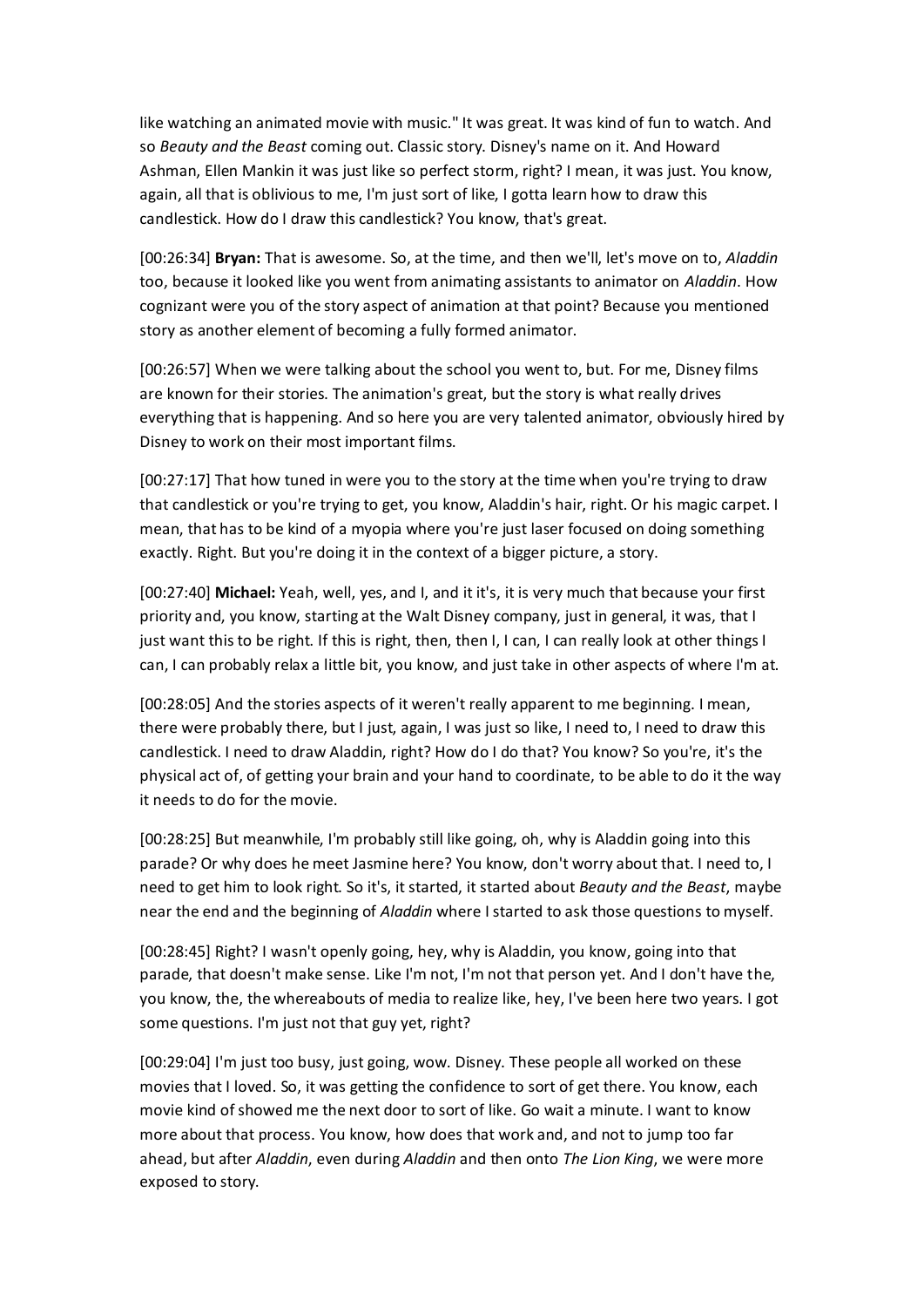[00:29:30] Like you would go into story meetings because the process would be story would be going into the department layout, which does all the background stuff, draws it all out for animators, but we would be in those meetings to say, okay, these are, these are the cuts that we're doing, where you're going from a single shot to a double shot, to a wide angle, and I'm going to pan over.

[00:29:51] So, you're getting to see all of that. And I was just sort of like, wow, this is kind of cool. You're actually seeing the building blocks of what I'm about to animate and then confidence. And, you know, you just feel more comfortable to say. Don't you think it would be good idea to have a shot of so-and-so here and not cut to her or whatever.

[00:30:08] And they go, "oh, good idea." And people are drawing and then they're just taking little drawings and putting them up on the wall. Like you you're, they're just holding up drawing like this. This is what you want. Yeah, okay. Put that up. And it's very organic, which was super exciting to me. 'Cause it was all these artists in a room and people's heads are down and they're going, what about that?

[00:30:26] No. Okay. All right. Let me try this. And then they pin it up and you're moving stuff around. And I was like, man, what a, what a cool job this is, you know, to be able to, to be able to just be so free flowing with 'cause animations, you know, so singular, right? You just sit at your desk and it's listening to the track of whatever you're animating and it's just you and paper.

[00:30:46] So there's a little bit of a different world for me.

[00:30:48] **Bryan:** As you may have noticed, there are great resources and advice mentioned in all our episodes and for many of them, we actually collect all of these resources for you in one easy place. Our newsletter. You can go to dream path, pod.com/newsletter to join.

[00:31:04] It's not fancy. Just an email about each week's episode, featured artists and resources to help you on your journey. Now back to the interview. So, was that a brand new approach for Disney or was that just you being brought into a process that they had already been already been doing and you were new to that?

[00:31:23] **Michael:** Yeah, I was new to that process that, that had been in place for way back, even when well malt was running the show. I mean, it was. That's just been the process where you, you know, you have your story and you'd bring animators in, you know, or story people and you would just put it up on the wall and pitch it and then people will go, ah, it doesn't make sense, why would you do that? And, okay, well, do you have something better? Yeah, I do. How about this? The great thing about the Disney films, story-wise was that they were very open and to making it better. So, if somebody had an idea, you'd have to sometimes fight for it, but if the idea worked, they would consider it and put it in, and I think it's that, that back and forth in that very organic way of working, I think is why the stories got stronger from the concept stage to the screen. I think it just got to be a better, better product because they were willing to all go, okay, well, let's not get too precious about this idea. You know, let's really make this work and they spent the time to do it.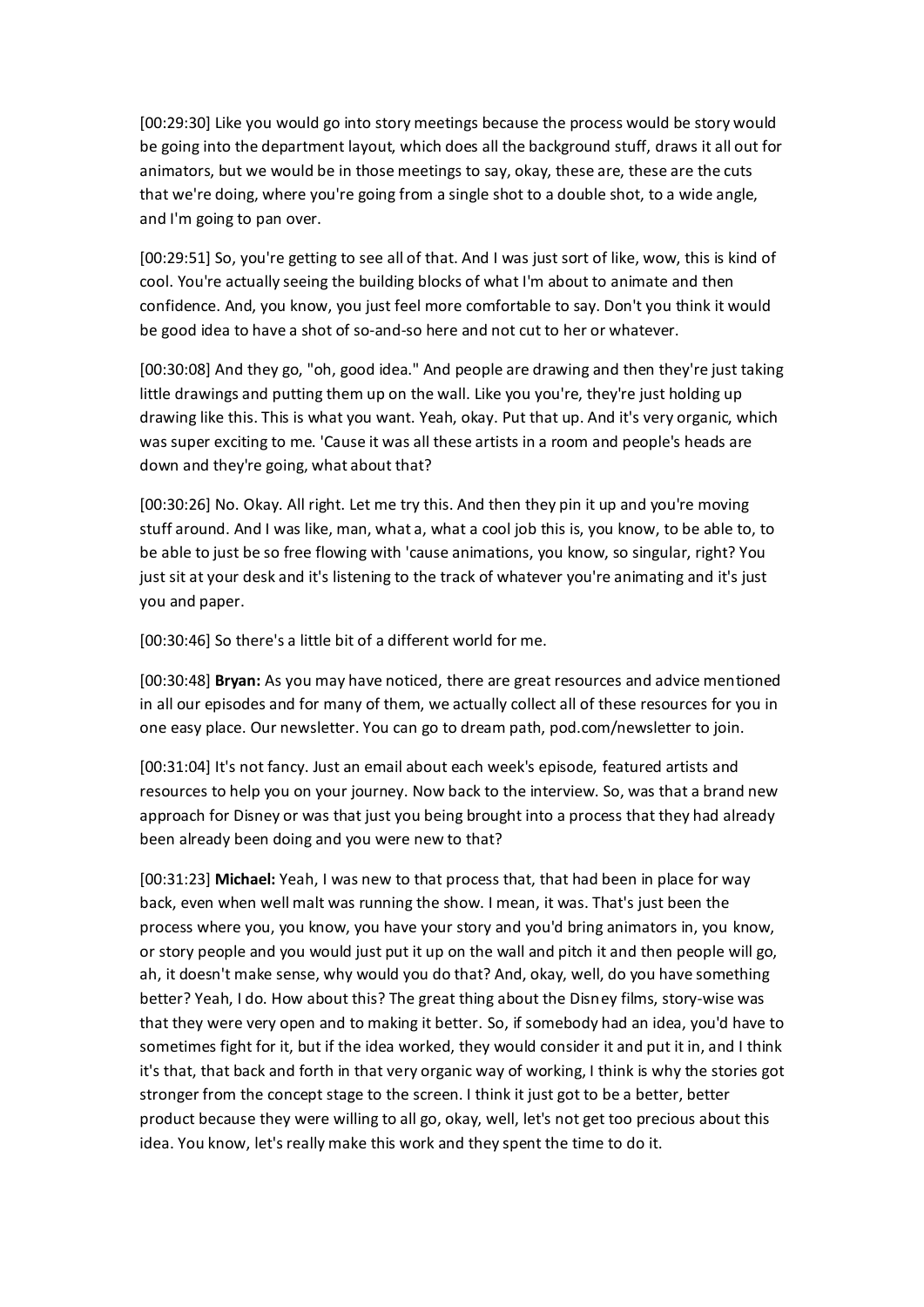[00:32:22] **Bryan:** When you were animating Tymone on *Lion King*, did you know that Nathan Lane would be the voice of Tymone?

[00:32:28] **Michael:** At the beginning. I think if I remember correctly, they, he was one of the voices that they had mentioned. And I can't remember the others. No, I'm running a blank on it. It was by the time I think I was sort of locked in to work on it. I think he was sort of.

[00:32:46] **Bryan:** Yeah. Did you have his voice though? I mean, did you have his voice for Tbone in your head as you were drawing?

[00:32:52] **Michael:** Yeah, once I started, I mean, again, the process sort of when animators were being brought on, sometimes some of those things have already been started, so they may have done like some quick recording sessions with Nathan and Ernie Sabella who did Pumba, who were on *Guys and Dolls* on Broadway at the time.

[00:33:09] So, they would maybe have them just do like, hey, can you just, you know, like an audition tape, but it would be something. So, they, hey, we did this recording session with Nathan and Ernie. Here's something for you guys to listen to. It's not in the movie, but here's an idea of what, what we're looking at for these characters.

[00:33:25] So, you would have that in your head as you're drawing and designing the character, which was, you know, helpful thing, because you're trying to get, if I can make the character kind of a meerkat kind of look like Nathan, then I think I'm thinking the audience is going to buy a little bit more, that this voice is coming out of this animal.

[00:33:42] So you steal what you can.

[00:33:43] **Bryan:** Yeah. It's an interesting concept of how important is it that you know, what the voice actor looks like and sounds like when you're drawing, because I've seen over time on Disney films, for instance, on *Shark Tail*, that it was intentional that the animators made the characters look like the voice actors in some of the characters, at least.

[00:34:07] **Michael:** Yes, 'cause the caricaturing of, of a character to look like whoever is doing the voice, I think was helpful. Certainly, if the voice was a famous person. But if you go back and you look at like, and Disney's, Great *Mouse Detective* and they Radigan, the villain was Vincent Price now Radigan doesn't really look like Vincent Price.

[00:34:28] I don't think Glenn then when he animated, it was thinking he just, he was feeling who Vincent Price was, but I don't think he was purposely trying to find elements of Vincent Price to put in. Not to say that he didn't try that in the development stage of the character. I'm sure they went, oh, let's give him a little mustache, let's give, let's try making them look like, and they just would probably go now, and it looks kind of now it looks weird. And then Glenn being as good as he is, he's able to sort of take the essence of what he's hearing of that actor, that actress, and be able to make you believe, whatever he's drawing.

[00:35:01] They work together, they are together and that's, that's a massive talent if you can do that successfully because I, I- you know, it's again, it's not to say it's an easy out, but I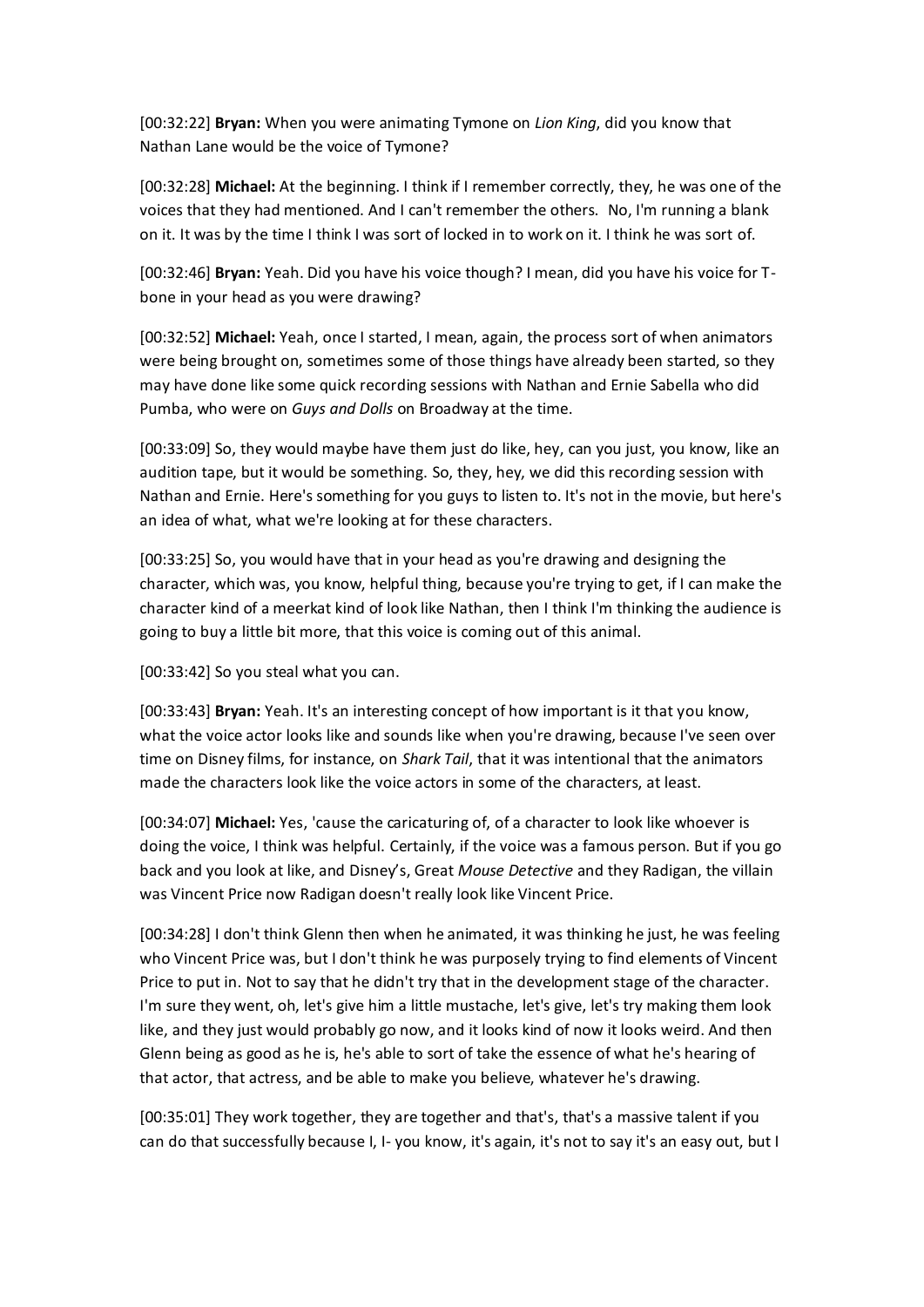mean, if you're going to caricature a famous actor and everyone's going to go, oh, that's, soand-so, that's definitely so-and-so because I could see it in the eyes and the, you know.

[00:35:26] **Bryan:** Angelina Jolie's lips.

[00:35:27] **Michael:** Yeah. Yeah. You can tell that it's that it's her. And then you hear her voice, and you go, oh, okay. It's her as a fish. I get it. So, there is elements of that, that I think everybody tries to put in there, but how far you go with it? Is it like a literal caricature of somebody as a human person being put into a fish body or a lion or a dog or whatever, you know?

[00:35:49] But sometimes there's, it's catching the essence of who they are and let that just sort of, you know, be the voice. I mean, it's, it was a Craig T Nelson. Who does the voice of, you know, Mr. Incredible, you know, you just hear the voice, and you go, I've heard that voice before and it works so well coming out of that guy, but he looks nothing like Craig T Nelson, you buy it, you know, you just, it's just proper casting, I think, to really get the match that makes it work with the character that you're trying to develop?

#### [00:36:16] **Bryan:** Yeah.

[00:36:17] **Michael:** So, when it happens, it's magical though. It really just makes you just go ding! That works.

[00:36:23] **Bryan:** So, as you're clipping through all of these amazing films, tell me the parts of your day that you loved the most and the parts of the day that you could really do without. And the reason I'm asking this question is that folks that may want to get into animation, I want to know for their sake, what the grind is, what are the things that maybe bugged you about the business and the things that really you loved doing every day?

[00:36:47] **Michael:** Oh, well, the loving part will be, will be easier to, and it's bigger. I mean, it's way bigger than, you know, the pros are way better, bigger than the cons of being an animator in my mind, well, I'll put it this way. Every day I would drive into work and never felt like I was going to work. Never felt like I had a real job, you know, I never you know, I remember times, this would be around, around *Aladdin*. I was driving into work and got caught in traffic and I'm looking beside me, and I see, you know, I would see somebody shaving. I would see somebody putting makeup on, I'd see somebody reading something like they're reading, like some reports that they have to do for work, you know. And then some guy adjusting his tie and he's driving. And I would just be like, "oh man, those guys have real jobs. You know, they, they, they really go to work." I go, I don't think I go to, is my job a job? And I remember just driving and going. It doesn't feel like a job. And I, all I could think is like, man, I didn't just, I just don't. I'm so happy. I'm not sitting in that car. That car. Because I could go, you know, t-shirt, didn't matter. There was no crazy dress code for going into work as an animator. And it was really all about the work. Not to say that they were all relaxed and like, come in whenever you want, whatever you want to do. No, no, no, it wasn't that it was just more like "we hired you. You can do the work. You're talented enough. So just do it." And then they trusted you to do that. And so on the plus side of it was that I just never felt like I was at a real job. And the hard, the hard part of, of, of that is that you never want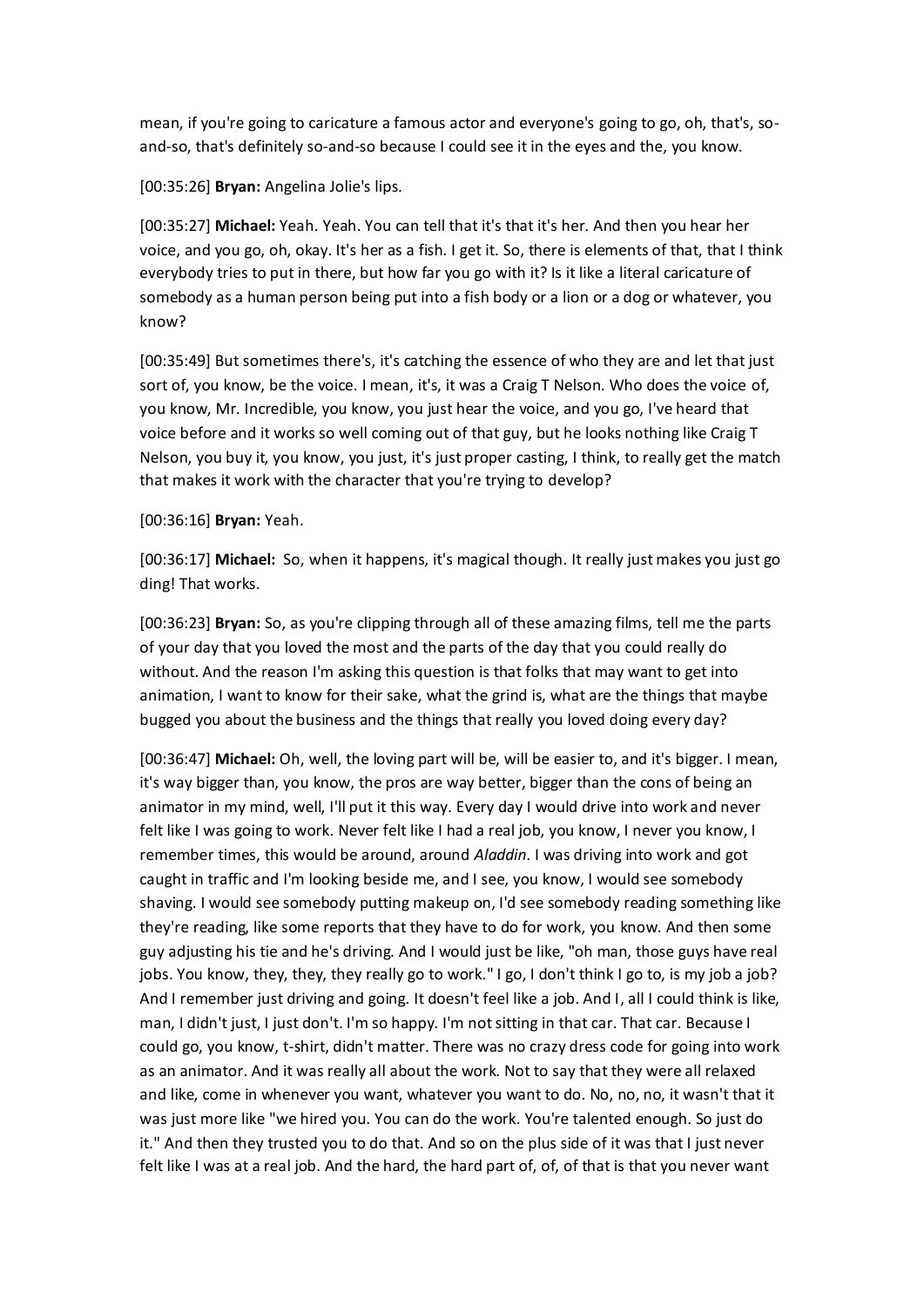to leave it. It never leaves you. Right. So even if I drive home at six or seven, you know, you're sitting at home and my, when my kids at that time, I had two kids and at that time, and yeah, you're playing with them, but the whole time you're like thinking about like, "so if I moved his arm." It just doesn't shut off, right? I mean, it's hard to shut it off. Yeah. And you could bring your work home with you. So, if you just get stuck and you just like, oh, I just, I don't know. Ah, I just can't figure this out. Ah, I'll just bring it home with me and then you'd leave it.

[00:38:48] You know, you'd wrap up your paper, your scene. And they would come in. Like, if I may, I know it's a podcast, but so we come in like this, right. A big cardboard.

### [00:38:57] **Bryan:** Yeah.

[00:38:57] **Michael:** You've wrapped us up and you would come home with this, and you put it on the table and then you play with your kids or eat dinner. And then I would look at it and say, "oh, I need to go over there and open that up." and then you start working again and it just doesn't shut off. So that's bad side of it because you know, you need to have that break. I didn't understand that early on. Certainly, you need to have that time away from it. The grind of it can be hard. I mean, certainly when you're working for Walt Disney and there's demands for it to be like, we need this to get done by this date.

[00:39:31] You know, we have to get it into the theaters by here. And there's a lot of moving pieces and if it falls behind a little bit, it can get not ugly, but people, you know, everybody's just wanting to get this stuff done and, and you fight that urge to just go "whatever, okay. There it's done. You're happy? It's done."

[00:39:48] Right. Put it up there. There I'm finished. You want to do that, but then there's a party. He goes, no, I can't do that. So, you get caught in this battle of, of fighting yourself. You're tired. You know, the hours get long near the end. Again, I only know animation as a creative outlet, as far as the process, I'm sure music. I'm sure. Any kind of creative outlet is kind of the same. You think, oh, six months, you know, I'm going to, I'm going to figure out what I want to, what I want to write. I want to figure what, what music I want to play. And let me just really let me really explore and you take your time and then you realize, oh shoot, I've got like eight weeks, and I got to deliver all this work, and then you start cramming. Yeah. You know, animation is kind of the same thing where you just think, oh, directors will like go, "Hey, you have his arm go up. Can you just make his arm? Like maybe, maybe his arm doesn't need to go up. Can you animate it with it? Not as arm up?" And you go, okay. Yeah. "You know what? Maybe if you bring up his other arm" and then you go okay. And you're doing all these like small little, like changes in a scene will take you weeks. You should have got done in like five days. That's at the beginning of the process, by the time the movie gets, you know, near the end, you know, you're now cramming, like, "ah, we've got to get that scene where she's going to cry and say, she loves her mother, and we need to get that done now."

[00:41:05] And you know it's, and it becomes such a grind because everybody's trying to get everything finished by the end.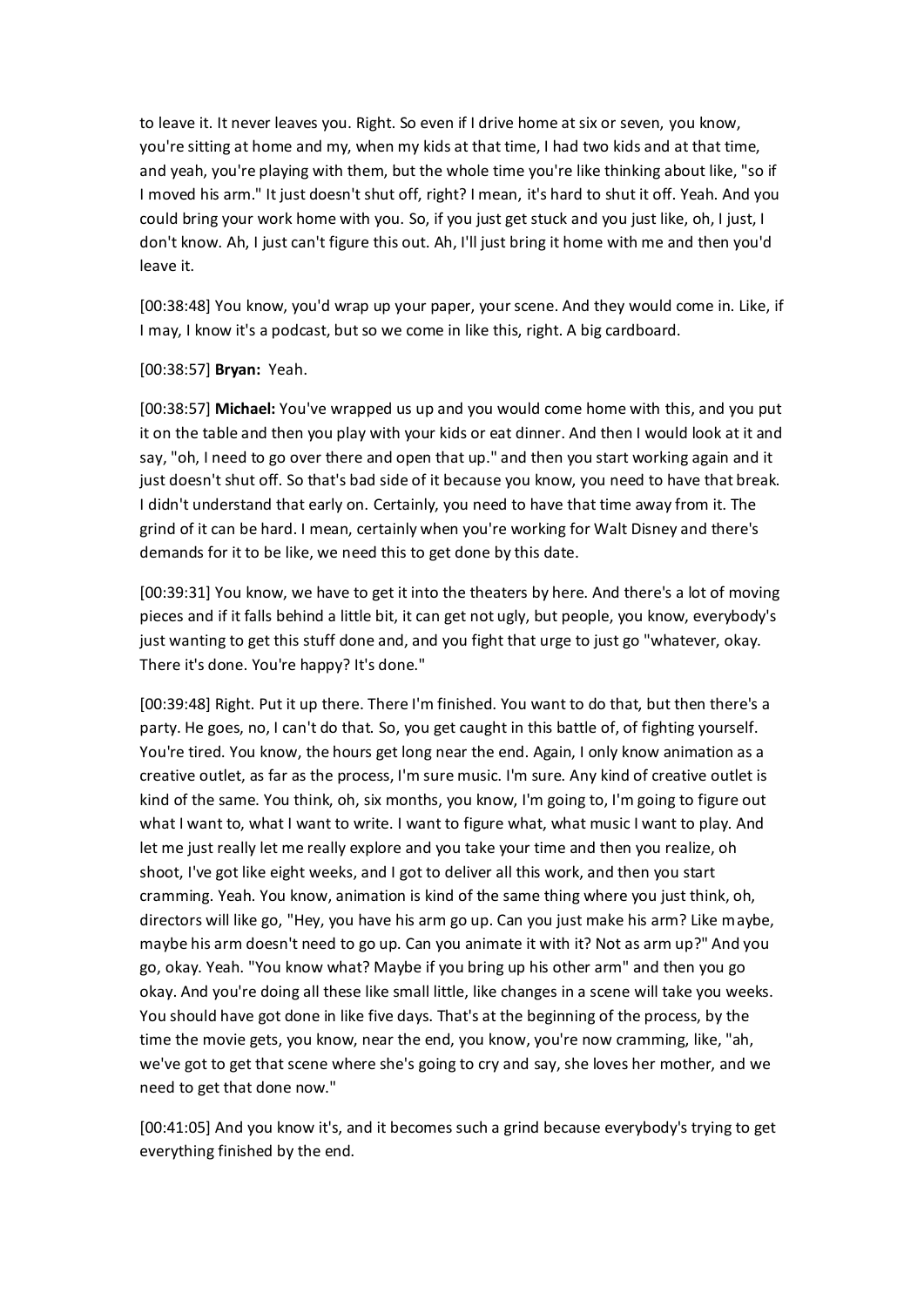[00:41:12] **Bryan:** And always takes longer than you think it's going to take.

[00:41:14] **Michael:** Yeah. But it's, it's definitely, I mean, getting to draw for a living, my mother didn't believe that it was a good idea to do it early on until I showed her my first paycheck. And then she was like, okay, that's all right. You can do that then.

[00:41:27] **Bryan:** So, tell us about your recent career move. What inspired you to make such a big change?

[00:41:33] **Michael:** So, going back and forth between Disney and DreamWorks over the last, 30 years, you know, and I moved from animation into story eventually. I just said, okay, I just want to do story. And I, and I found it to be way more rewarding for me. It was just that I, you know, in any, when you're animating, like I was saying earlier, you get so focused on the moment. Like, "how am I going to move him across the room?" Moment where a story's like, well, why are we even in the room? Like, who are the people in the room? Where is the room? You know, what is all this? I mean for the overall story. So that, that sort of drew me to wanting to be in that department. And I think as time goes on in your career and having done this, so for over 30 years now, the big thing for me is, is that sometimes you get into these plateaus where you're not learning, and people assume because you've been doing it long that you already know it. So, you don't need to learn it. Like there's nothing for you to read, learn more. So, they know you're talented. They know that you can do the work. But they just feel like, well, why don't we just, just let you do the work, and they don't push you. And they don't, they don't want, not that they don't want it, but they just feel like you're you're, you're great where you are. So, if there's a need for you to want more, it, there's not really an avenue for that. That makes sense. So, it became a, it got to a point where I had met Brad Lewis. Who's our co-founder of Spire on, How to Train Your Dragon 3. He came on as a producer at the end. Great guy. Very, very easy quick. One of those people you meet real quick and you just go, I really connect with him. I like him. He's a great guy. And as a producer, he was fantastic. So, he, I moved on to another movie and he was going to leave the studio and he goes, "I want to talk to you about something. I got going on. Oh, sure. Months pass nothing. And then does email. "Hey, do you want to meet me for a drink? I want to talk to you about what I'm doing." Sure. And he goes, oh, it's going to be this. And he had this real rough skeleton of what Spire was going to be. And I was just like, "oh, okay. That sounds, do you have anybody lined up?" Not yet, but I'm just, I'll let you know." there's all this like mysterious every three or four months, I would get this call out of nowhere from Brad.

[00:43:49] And he finally had gotten together with, PJ Gunsagar, who's our CEO and his partner. And they figured out a model of how to make a studio and what he wanted and, and people like myself, Sean Krauss and, group of others that are all have like what I do, which is a lot of experience in the business, but maybe want to want to have a bigger piece, like wanna want to be able to let our experience, you know, be used and, sort of make a, try, make a group or a studio situation where we can make a movie. That's, again it's not like we're trying to reinvent the wheel here, but it's just, you just trying to find a way, like, you know, I want to learn more about how to make an animated movie or film in general and this as a platform in which is going to allow us all to play in sandboxes, we just not really, I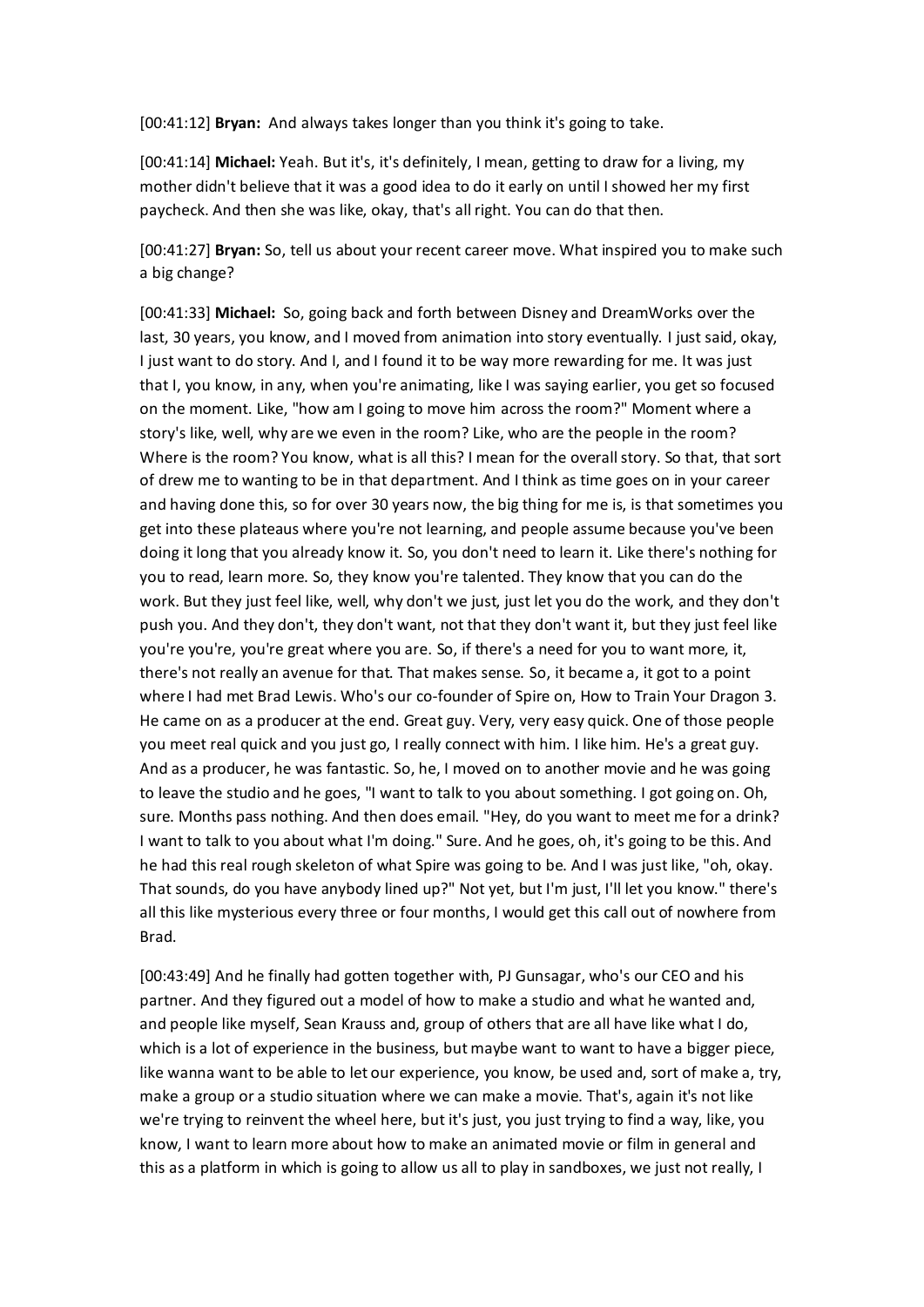didn't get a chance to play with and it's been for that it's been great because it's been giving us a chance to talk with people and meet people and, and look at stuff that a lot of times in the process of making an animated movie that we inherit we don't really get to see or be a part of.

### [00:44:49] **Bryan:** Yeah.

[00:44:50] **Michael:** So, that part is super fun, you know? And so now I'm learning again, and I just feels like, oh, this is really exciting. It's nice to get up and okay. I'm not going to be drawn care bears today. And I was like, oh, okay, good. What are we looking at? Oh, it's something new. Oh, wow. How'd you do that?

[00:45:06] **Bryan:** Right. I mean, everybody evolves as an artist and is a craftsman and it sounds like maybe Disney was not the place to become everything that you could become, but when you're part of Spire, it sounds like you're going to have your hands in a lot of, you know, the creative director.

[00:45:24] So you're going to have your hands in a lot of different projects in various roles, and maybe that's a more fulfilling prospect. I don't know.

[00:45:33] **Michael:** Yeah, it is. I mean, it's, it's just, it's a sandbox again, to use that term is just that we just never- not everybody gets to play in and you can't have everybody.

[00:45:43] It needs to have only a select group of people have to be at the top. You can't have, you know, nine, nine chefs. You just need one, one, guy's going to make the, and he's just gonna dictate. Who's going to do what, but right. And that's fine, you know, and I think that's that's, this is just, a platform. I think that's to Brad and PJ's credit they've been able to grab people from all these different studios and they're all great people, you know, cause again, you're going in kind of blind. I mean, I mean, during the pandemic too, you're like, you know, there's some people we work with. I haven't physically ever met, you know, it's just through zoom, you know, we were so new and you're hiring people as we're going. So, it's been a little bit like surreal in a way of like, oh, these are my colleagues now, you know?

[00:46:27] **Bryan:** Right. I can't think of a better time to start an animation studio than 2020. Yeah. For a lot of reasons. But primarily it has to be a new Renaissance for animation at this point because it's just an easier production to put together.

[00:46:45] **Michael:** Well, and I think the model's been there for a long time, it's just people, certainly the big studios, ignore it. The idea of working remotely or not having to, you know, it's okay for so-and-so to live in, you know, Ohio, you know, we can talk to her, be able to just connect with her. It's not such an alien thing to them to do that on a large scale and they've, and it's shown that they can get movies done. Is it ideal? No. I mean, moving forward, I think as we start to get a physical space, here in LA that the pandemic has sort of said to us, "well, wait a minute, what do we need as a physical structure?"

[00:47:23] Like, what is our model going forward? We want to have a space where we have, certainly our leadership is in one area, so you can connect physically with one another, but we all, so don't want it to be what we've all experienced, which is that nine to nine to five or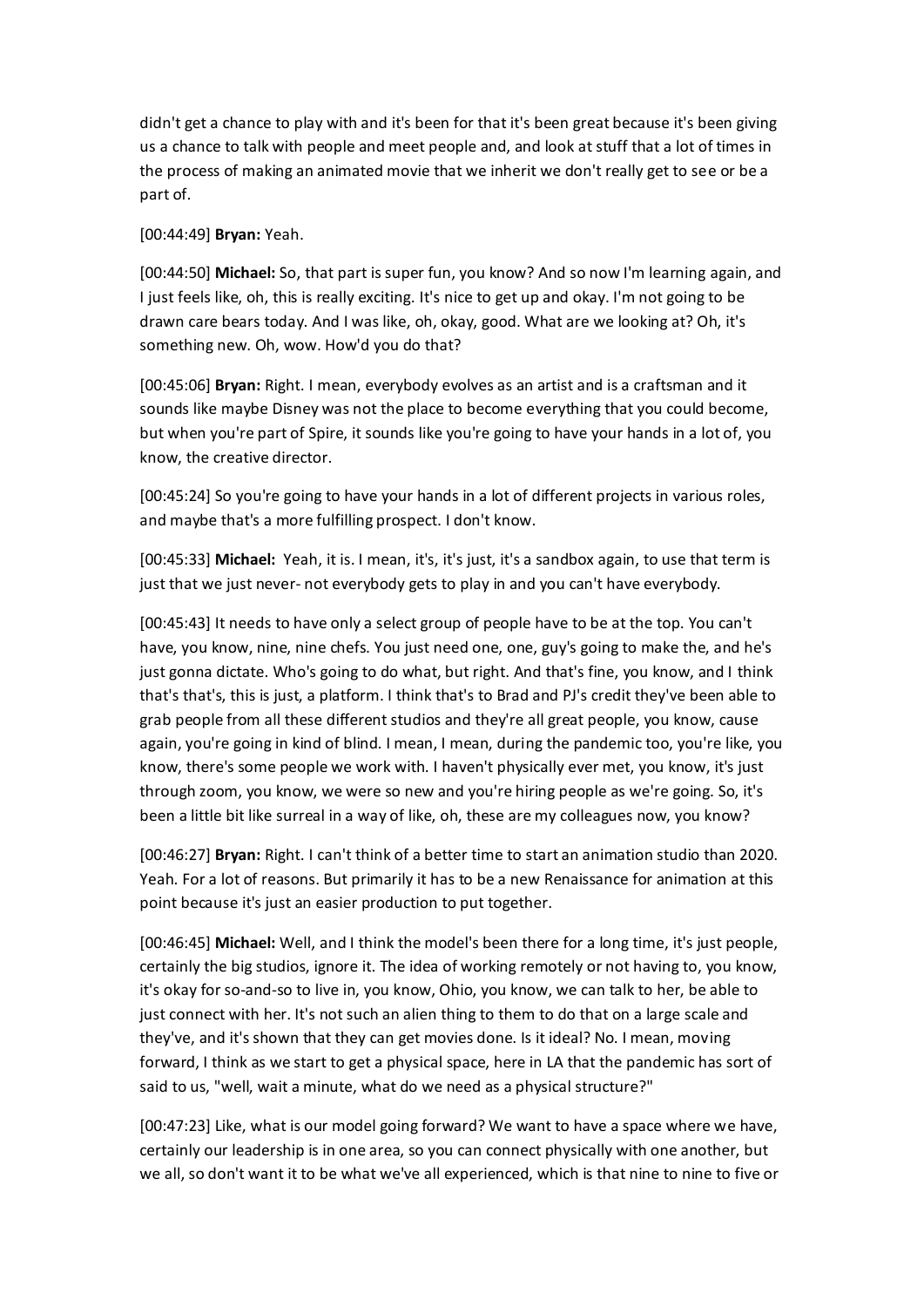nine to nine grind, five days, six days a week. You know, we don't want to put people in and bring them in and make them just have to work like crazy like that. Burn them out. Yeah, exactly. And it's what happens. And then there's so many options now with people in the animation world, from streaming services to online to, I mean, to theater, to TV, I mean, there's just so many different companies that, that, an animator, an artist can go, you know what, you guys are burning me out. I'm going to go work over here and, you know, over there means nothing. Cause they're still sitting in there. Right, right. It's an easier sort of like "I'm done with you guys. I'm going to go work over at this other company." But they're just sitting in their same chair and different faces pop up.

[00:48:23] I think the culture that we're trying to develop is a place of that. You're able to come into work. And not be like, you know, we trust that you're going to do the work. You know, what the work needs to be done. If you need to go home and work because your family, a family is things that you need to take, go ahead, go home.

[00:48:37] Like, we're not going to be like, well, where are you? How come you know your desk?

[00:48:40] **Bryan:** Right. That sounds like a very progressive work culture. And I respect that because I am a trial lawyer by day. And in terms of the work-life balance, that there is none in my business, but there has to be though. I mean, if you look at how we connect with our children and how we raise our kids and connect with our spouse, you need that time away from work. And you also need an employer who understands that. So, I'm glad to hear Spire's thinking about that.

[00:49:10] **Michael:** Yeah, I think we're understanding. I think, you know, because we have the luxury because we were moving slowly into this company, as far as expanding and building it to making movies. It's the understanding that many people will say, "oh, it's amazing. I work at home. I get so much more done at home." Well, yeah, because you're not racing to get to your office and then you're not probably working for the first hour. You're probably checking your sports cars and what have you. And then go, "oh, I'm going to go down and get a coffee and then you go down to your - Oh, Hey Bob, how's it going? Oh yeah. Talk, talk, talk. Oh, well I better get up. I gotta hours has passed and you haven't worked, you know? I mean, that's just the natural flow of a workday in a workplace. But not to say, we want to get rid of that. But the problem is that when people work at home, there is no off. I mean, you, you have to be pretty disciplined, right. Because I mean, depending on your setup, I mean, a lot of people don't have the luxury of having a space, a door, an office to put their, their work area in, it's in their house. So, it's always there. And it becomes a little bit of an easy thing to trigger if you want to.

[00:50:15] So, we're just going to be very mindful of that and try not to get people to feel that we're, we're going to look to hire people that are, that are solid people young and old, you know, and just, and not be looking to beat them down and make them sort of hate the experience. Because I think our, all of our experiences has been positive for the most part, but we've also seen the negative and we want to be able to, you know, pay it forward in a way of, of showing, you know, all the good stuff that can come out of being a part of an animated team.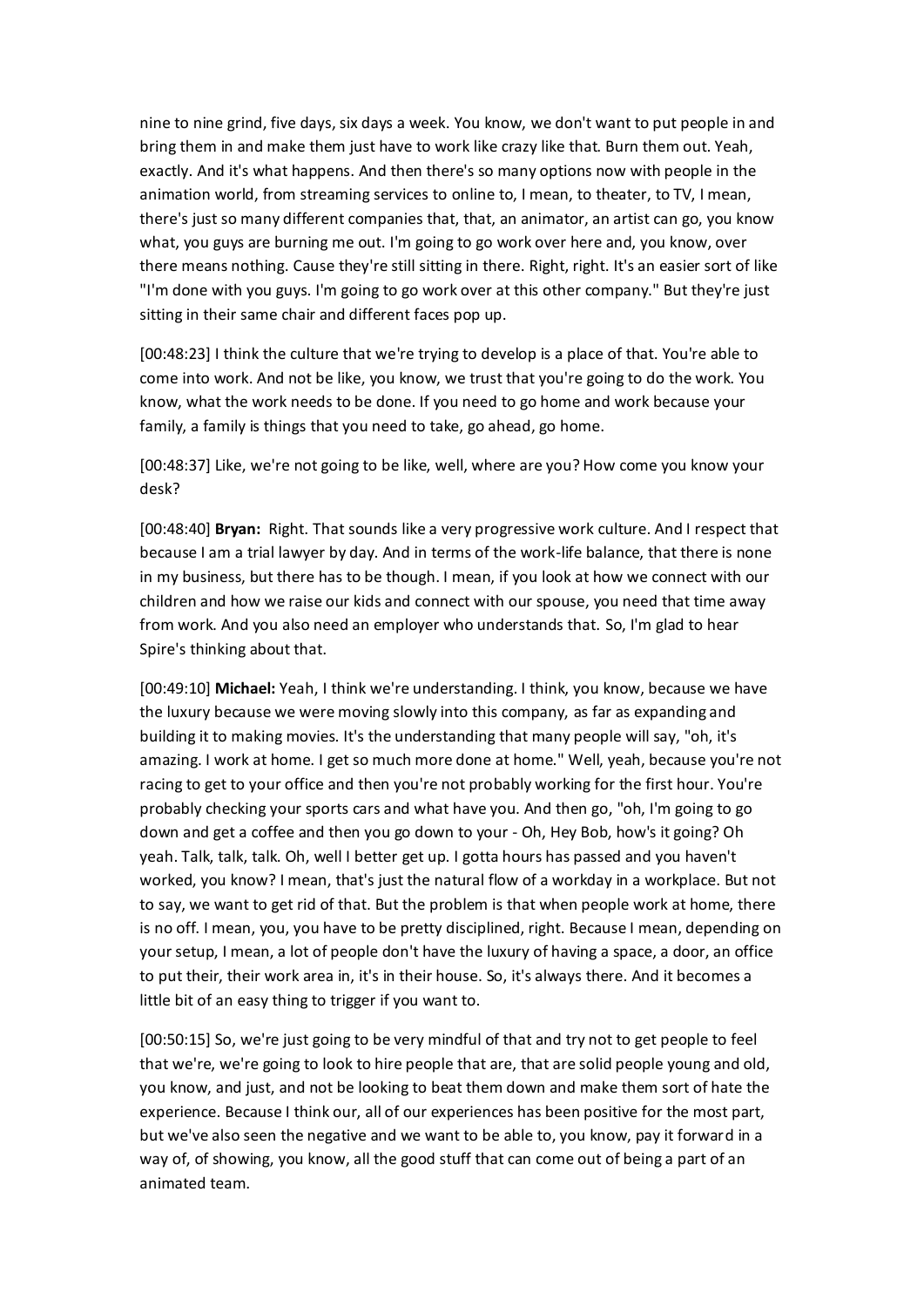[00:50:46] **Bryan:** So, is one of the sandboxes at Spire that you are currently in the *Trouble* project with Danny McBride?

[00:50:54] **Michael:** That would be one of them.

[00:50:55] **Bryan:** Can you tell us about that?

[00:50:57] **Michael:** It's well, I can tell you that the, the, the idea came from Brad, was one of the ideas that he had going into, I think, just wanting to make a company to make animated movies.

[00:51:07] And it was just kind of an exciting, easy to get idea in a way that everybody's, I'm certainly has been in trouble. I'm sure everybody has been told you're in trouble by their parents. And then there's an idea of you're in big trouble, so there's levels of trouble. Right. So, I think as an idea, that's a very relatable concept.

[00:51:26] So, you take that and then make it into like a physical place, you know, like, like *A Wizard of Oz* or so it actually exists. So, if you get into trouble, you you're going into trouble. Right. And that's our, story's sort of based around a boy who, who like many boys and kids, you know, they don't know better, or they get into trouble.

[00:51:48] And then he really sees that there is a place called trouble, and then you sprinkle in the idea of Danny McBride and his type of humor and, and just who he is as a comedian and an actor you just go wow. This is going to be really funny. I mean, it has potential to be funny, not edgy movie, but I think we're, it's sort of allowing us to play a little bit edge but know that we're not going to cross the line at all.

[00:52:12] You know, we're not going to be trying to do anything that's going to make parents and kids freak out or anything like that. Yeah. I think it's just a nice combo because getting to work with him briefly on some of our meetings and his writers have just been great and we've just been really collaborative, and they've just got great ideas on how to build this world and make it unique.

[00:52:32] Try to make it so that it's not like he just, you know, our main character, doesn't just break a window and now he's in trouble. It's like, you know, there's a bigger things involved. There's bigger stakes for this kid and they're bigger life lessons to be learned. So you put that in a fantasy kind of situation and then sprinkle in some Danny McBride, I think it's, I think it's a good recipe for a movie.

[00:52:53] **Bryan:** Yeah. I think he's a comic genius.

[00:52:55] **Michael:** Yeah. He's quick. He's so fast. I mean, he's just like you talk with, and you go, Hey, maybe he can. And he's just like, well, maybe this could happen. This could happen. And that will happen. And you're like, oh wow, no, that's a good idea.

[00:53:08] **Bryan:** It must be great to work with someone that has that type of charisma that can just translate into everything that he does, whether it's just a voice, if he's going to be a voice on the animation or not on *Trouble*, but his voice is so charismatic and also has just as physical presence is so charismatic must be incredible to be working with that type of talent.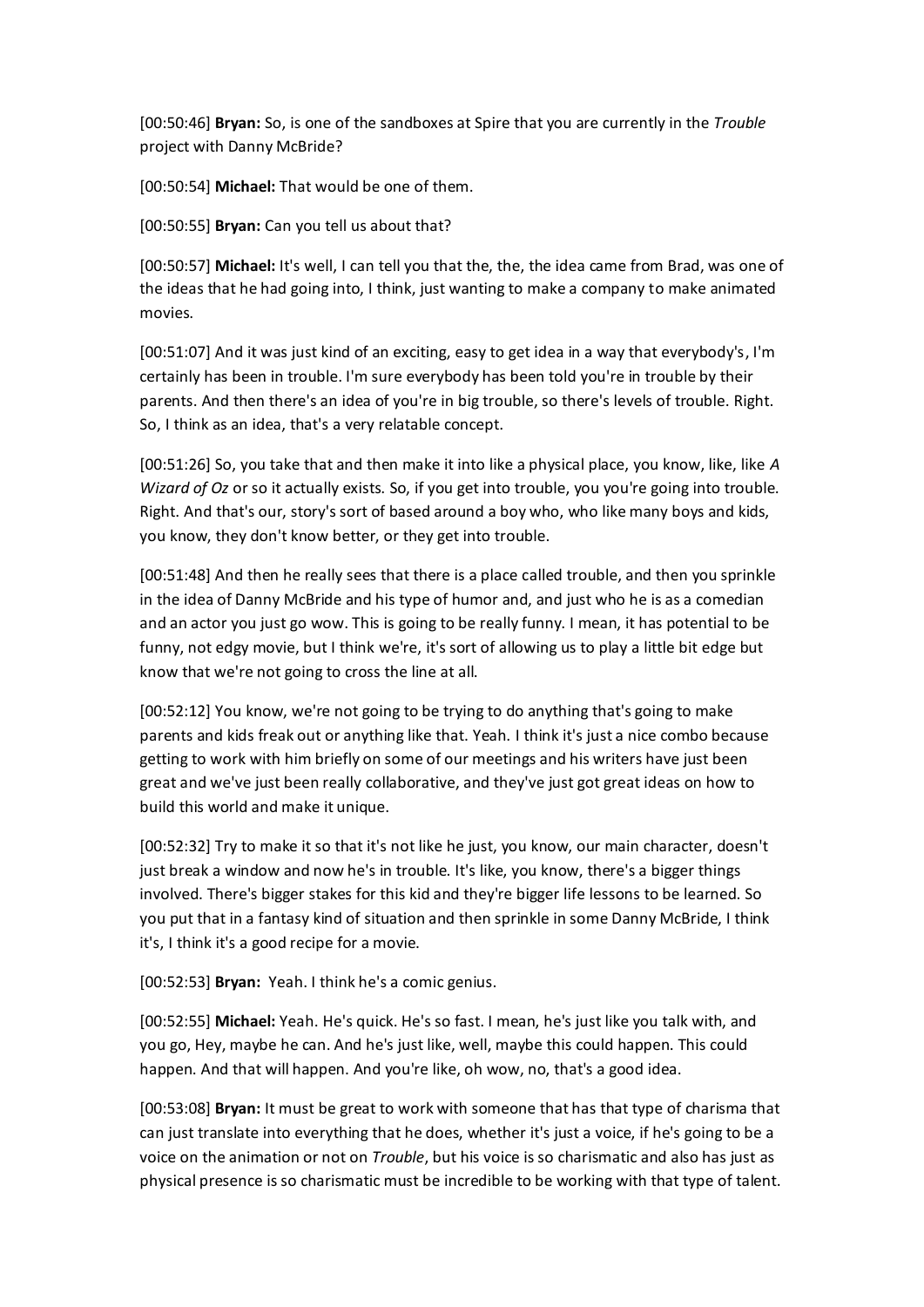[00:53:29] **Michael:** Yeah. I mean, it's, I'm excited. I'm excited for what the movies. I mean, again, the sandbox that we're in is being able to stand in that sandbox at this stage early and see it being actually, you know, formed is super exciting because you see the pieces, like you're saying, oh wow. We just got great talent.

[00:53:49] Good comedic timing and skills. And then we've got this solid script coming in. You just, you can see that it's a perfect storm in the way of, in a positive way. Yeah. And I, and it's just knowing that he's sort of going to be along for the ride sorta not this like, okay. I think I helped you guys out, see ya. Like, I mean, he's going to be, he's going to be involved. At what level, you know, that's up to him, but it's, but the know that he's, he's there as a soundboard for us to throw stuff off. I mean, it'll be great because he's not, he's not going to be shy. He'll say, ah, it doesn't work. And he'll, he'll explain why.

[00:54:26] **Bryan:** It's an interesting time too, to start an animation studio, when I think there is more than ever, and I I'm 49 years old. So, I grew up with animation, Saturday morning cartoons, and I've watched almost every Disney film with my kids. But I think now is a time when animation is mainstreamed for adults. So, adults have accepted animation as an adult storytelling device that they connect with.

[00:54:54] It's not just like, "okay, I gotta watch this with my kids now."

[00:54:56] **Michael:** Right.

[00:54:57] **Bryan:** For instance, the movie *Soul*, they're very sophisticated in the stories that they're telling to the point where it appeals to everyone.

[00:55:06] **Michael:** Yeah.

[00:55:06] **Bryan:** It's cool to see that you are starting a studio where there's just so much possibility in terms of the audiences that you can reach, and it's, it's no longer just for kids.

[00:55:16] **Michael:** Yeah, I agree. I think it's; I think adults are now seeing the benefit of storytelling through animation and there's such a, a growing audience for that and different, and not just, you know, the traditional big studio movies. They're also looking at a multitude of different styles and platforms for which animation is being used. And I think it's, that's exciting. That's an exciting, you know, as a new studio, you're going, oh, well, "what can our look of our movie?" Be like, that's another whole aspect of like, you don't want someone to look at a movie from Spire and go, "oh, it's sorta like a Disney movie?" Oh, it's kind of like, eh, sort of like you, you want to be able to sort of.

[00:55:54] Get into a, a spot where people just see you for what you are, but still enjoyed as much as they would enjoy a Disney movie or DreamWorks or Pixar film, but they can sit there and go, "wow that was really, really fun, enjoyable movie to watch." And it goes back to your point earlier, which is it is the story, that's what grabs you. That's what makes you want to revisit or watch that movie again? I mean, I'll roll the clock back. I remember on *Aladdin* that parents were bringing their kids it's to see a Latin and they thought, well, it's an animated movie, it's Disney. Like to your point, I'll bring the kids to the theater.